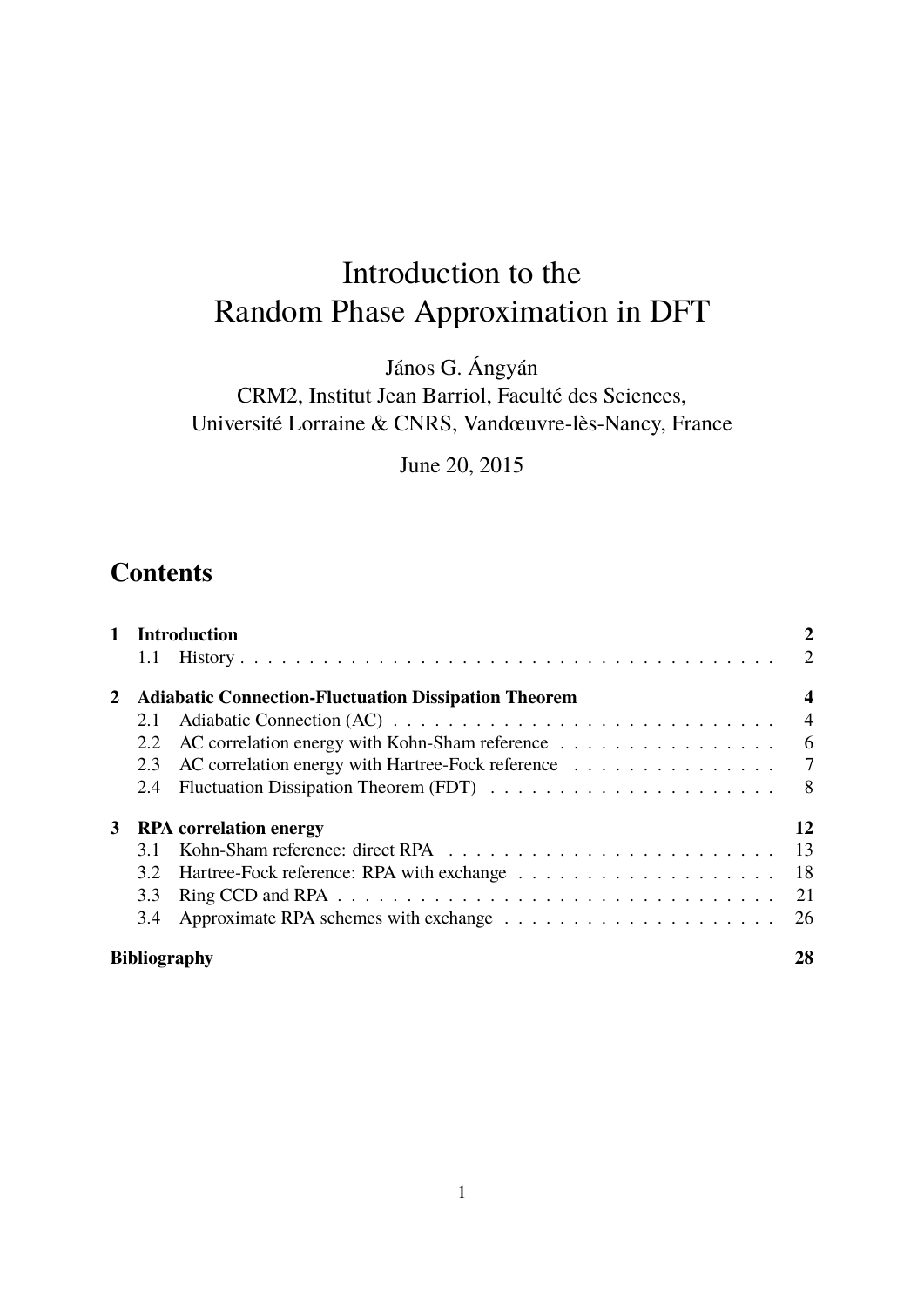### **1 Introduction**

These notes provide an overview of the basic formalism of the random phase approximation (RPA) as it is used in density functional calculations to evaluate the correlation energy. Some more advanced subjects will be treated as well and the state-of-the-art performance will be shortly discussed. There are several excellent recent review papers available [1, 2, 3, 4, 5, 6] covering different aspects of the RPA, where the interested reader can complete and deepen his/her knowledge.

# **1.1 History**

When dealing with RPA, it is perhaps more appropriate to speak about *random phase approximations* (plural), since there is a whole family of approaches used in many-body physics, which are referred to in the literature under the name RPA. Although the pioneering works are due to Bohm and Pines in the early fifties [7, 8, 9] in the context of the homogeneous electron gas (HEG), which can be classified as a subject of electronic structure of solids, nuclear physicists improved and refined this methodology for the study of the correlated nuclear matter [10]. In the early sixties, McLachlan and Ball reformulated RPA for quantum chemists [11], and it became a popular approach for the study of excited states under the name of time-dependent Hartree-Fock (TDHF) method. Although before the late seventies quantum chemistry articles on RPA/TDHF mention that RPA can be used to obtain approximate ground state electron correlation energies, from the eighties on such a use of the RPA became obsolete. The fact that the RPA has been completely ignored in quantum chemistry as a correlation method is mostly due to the fast developments in coupled-cluster and other many-body methods and to its poor performance in a wave function context, when it is based on Hartree-Fock reference orbitals. The last significant quantum chemical contribution was due to Szabo and Ostlund [12] and Oddershede reviewed the state-of-the-art in 1978 [13]. After that, the usage of RPA for correlation energies has been limited to the nuclear physicist community, although it survived also in electronic structure theory in relation to the studies of the HEG, often in view of designing correlation functionals for density functional theory (DFT). The works of Langreth and Perdew [14] and of Harris [15] had a strong influence on the interpretation of Kohn-Sham DFT, by introducing the adiabatic connection-fluctuation dissipation theorem approach for the definition of the exact exchange-correlation functional. At this time, disregarded from the simplest electronic systems, AC-FDT was used only in theoretical analyses, without attempting to perform numerical calculations on the correlation energy starting from Kohn-Sham orbitals.

A renaissance of RPA applied for inhomogeneous electronic systems, such as molecules and real solids, appeared around the year 2000. This breakthrough was due to the discovery that RPA can be formulated as a relatively efficient practical computational method which provides reasonable estimates of the many-body, infinite order, correlation energy and can be implemented by algorithms that scale advantageously with the number of electrons. In the quantum chemistry community, Furche published the first successful calculations on small molecules [16], and several other authors came upon with application to real solids [17, 18, 19]. Although these first calculations were rather inefficient computationally, they provided a convincing proof of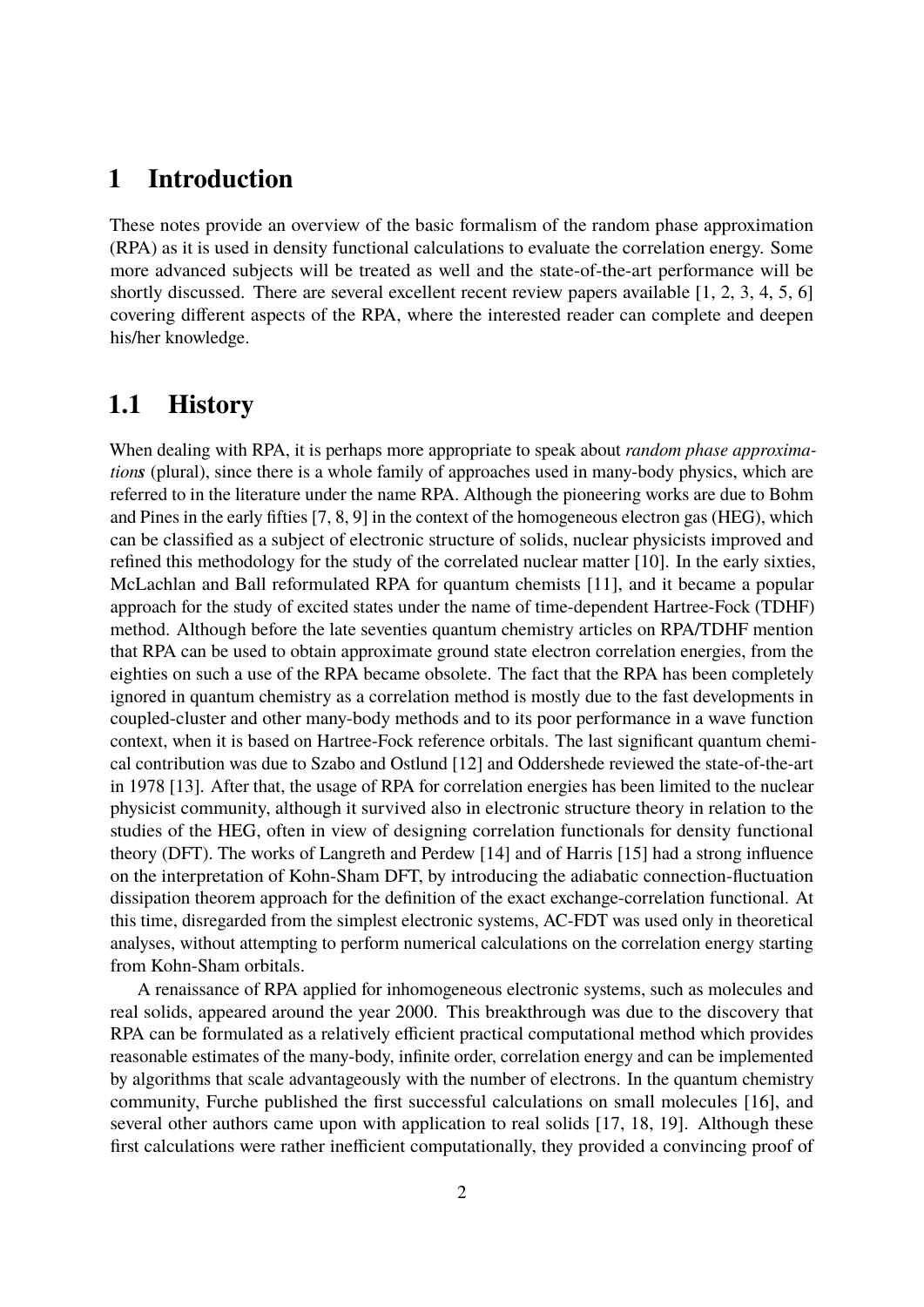principle, and within a few years more efficient computational procedures were developed and implemented for solids [20, 21] and for molecules [22, 23, 24].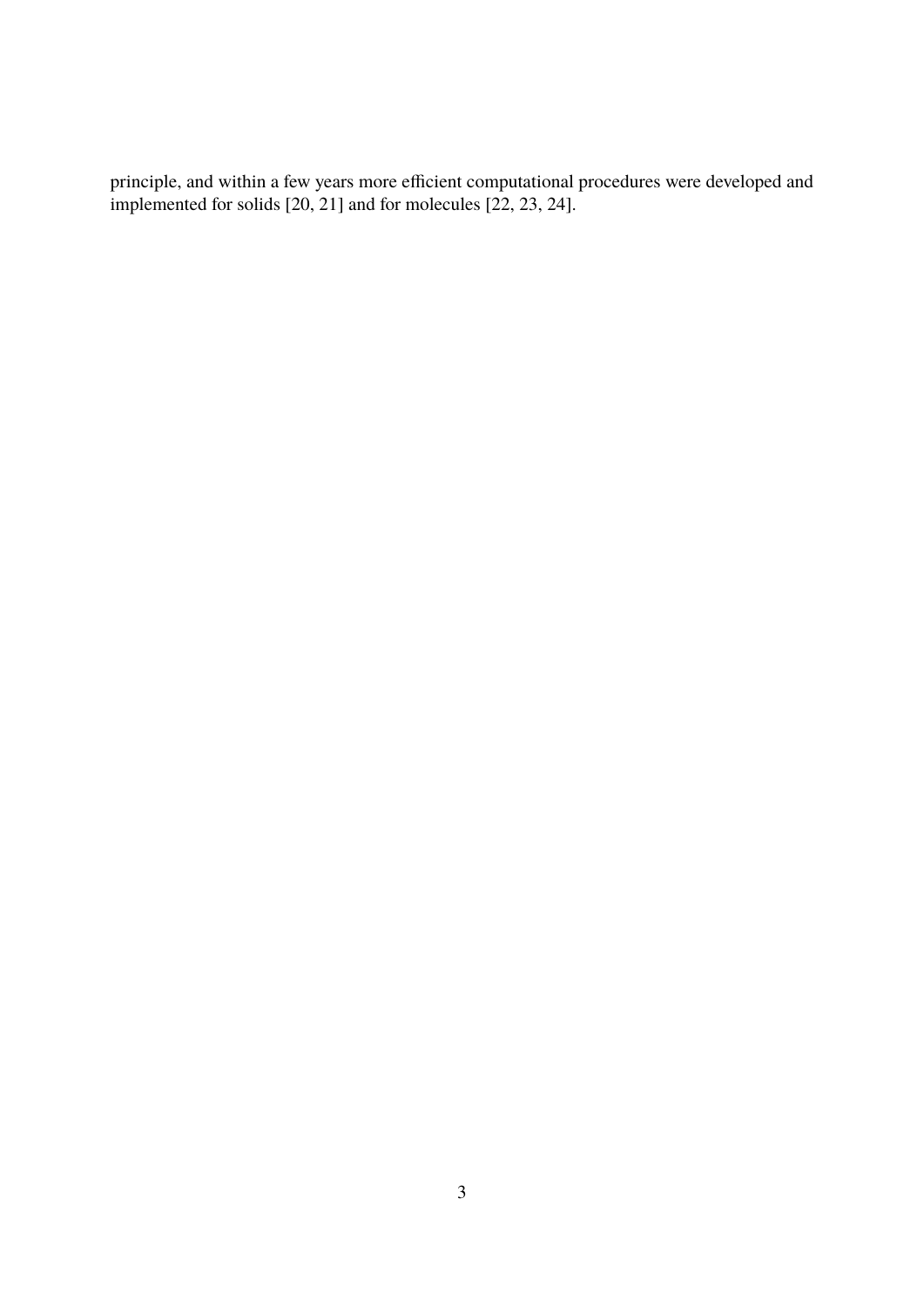### **2 Adiabatic Connection-Fluctuation Dissipation Theorem**

The derivation of the ground state RPA correlation energy may be done following several different paths. The first one has a DFT flavor and is based on the adiabatic connection-fluctuationdissipation theorem, which has been already presented during these courses (in the DFT lecture). A second method is rooted in the coupled-cluster formalism correlation energy, and therefore seems to be closer to the wave-function theories (WFT). Another approach is based on the Green's functions.

The most important results obtained by the different derivations are strictly equivalent, but some differences exist in particular cases, giving different insights and leading to different RPA methods and algorithms. The equivalence of some of the formulations of RPA is far from being obvious for a non-initiated reader of the relevant literature, therefore it could be interesting to understand the hidden relationships among the various ways of expressing the RPA correlation energy.

In order to prepare ourselves to this task, the adiabatic connection fluctuation dissipation theorem (AC-FDT) approach will be overviewed. In principle it gives a general formulation for the exact correlation energy, and will be the starting point to introduce the random phase approximation.

# **2.1 Adiabatic Connection (AC)**

The approach of the adiabatic connection (AC) as a way of expressing the exact exchangecorrelation energy functional has already been exposed in chapter 2.1.2 of the DFT course. Here, the AC will be exposed in a slightly more general context.

The central idea is to construct an interpolation Hamiltonian,  $\hat{H}^{\lambda}$ , which connects smoothly an independent particle  $\hat{H}_{\text{i.p.}}$  and the physical  $\hat{H}_{\text{phys.}}$  Hamiltonians:

$$
\hat{H}^{\lambda} = \hat{T} + \hat{V}_{\text{ne}} + \hat{V}^{\lambda} + \lambda \hat{W}_{\text{ee}}
$$
\n(2.1.1)

$$
\hat{H}_{\text{i.p.}} = \hat{H}^{\lambda=0} = \hat{T} + \hat{V}_{\text{ne}} + \hat{V}^{\lambda=0} \qquad \Rightarrow \qquad \hat{H}_{\text{phys.}} = \hat{H}^{\lambda=1} = \hat{T} + \hat{V}_{\text{ne}} + \hat{W}_{\text{ee}} \tag{2.1.2}
$$

The connection path is controlled by a single parameter  $\lambda$  which gradually switches on the electron-electron interaction  $\hat{W}_{ee}$  and simultaneously changes the effective one-electron potential  $\hat{V}_{\text{ne}} + \hat{V}^{\lambda}$ , which is equal to the electron-nuclear attraction for  $\lambda = 1$ , i.e.  $\hat{V}^{\lambda=1} = 0$ .

#### **General AC expression of the correlation energy**

Let  $\Psi$  be the exact many-body wave-function, eigenfunction of the physical Hamiltonian  $\hat{H}_{\text{phys.}},$ so that the physical energy is  $E(\lambda = 1) = \langle \Psi | \hat{H}_{\text{phys.}} | \Psi \rangle$  and let  $\Phi^0$  be the independent particle

<sup>&</sup>lt;sup>1</sup>The linear scaling of the electron-electron interaction, which is the most popular one and will be used in the present notes, is not the only possibility. More complicated, non-linear paths can be constructed, e.g. using a screened Coulomb interaction [25].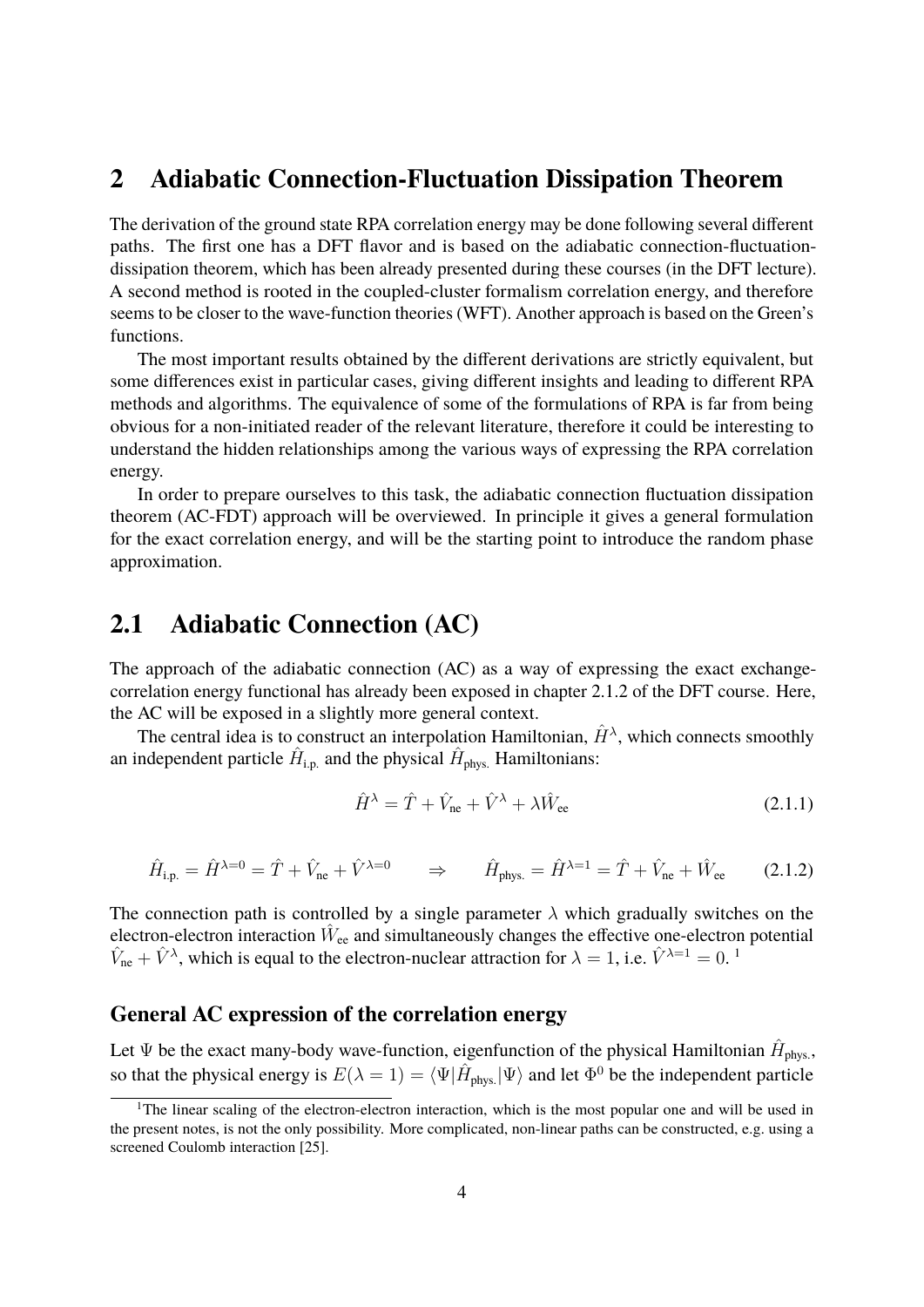(single determinant) wave function, eigenfunction of  $\hat{H}_{\text{i.p.}}$ , with the corresponding energy  $E(\lambda =$  $(0) = \langle \Phi^0 | \hat{H}_{i,p} | \Phi^0 \rangle$ . In general, for any  $\lambda$ , let  $\Psi^{\lambda}$  be the eigenfunction of  $\hat{H}^{\lambda}$ .

The difference of the physical and independent particle energies,  $E(\lambda = 1) - E(\lambda = 0) =$  $\langle \Psi | \hat{H}_{\text{phys.}} | \Psi \rangle - \langle \Psi^0 | \hat{H}_{\text{i.p.}} | \Psi^0 \rangle$ , can be obtained via an adiabatic connection path:

$$
E(\lambda = 1) - E(\lambda = 0) = \int_0^1 \frac{\partial E(\lambda)}{\partial \lambda} d\lambda
$$
  
= 
$$
\int_0^1 \langle \Psi^\lambda | \frac{\partial \hat{H}^\lambda}{\partial \lambda} | \Psi^\lambda \rangle d\lambda
$$
  
= 
$$
\int_0^1 \langle \Psi^\lambda | \hat{W}_{ee} + \frac{\partial V^\lambda}{\partial \lambda} | \Psi^\lambda \rangle d\lambda
$$
 (2.1.3)

where in the second equality we have used the *Hellmann-Feynman theorem*.

**Exercice #**: Prove the differential Hellmann-Feynman theorem

$$
\frac{\partial E}{\partial \lambda} = \langle \Psi | \frac{\partial \hat{H}}{\partial \lambda} | \Psi \rangle \langle \Psi | \Psi \rangle^{-1}.
$$
 (2.1.4)

and specify the conditions of its validity.

On the other hand, the correlation energy can be defined as the difference of the expectation values of the physical Hamiltonian taken on the one side with the exact many-electron wave function and on the other side with the independent particle wave function:

$$
E_{\text{corr}} = \langle \Psi | \hat{H}_{\text{phys.}} | \Psi \rangle - \langle \Phi^0 | \hat{H}_{\text{phys.}} | \Phi^0 \rangle. \tag{2.1.5}
$$

This definition can be transformed by adding and subtracting the effective one-electron potential at  $\lambda = 0$ :

$$
E_{\text{corr}} = \langle \Psi | \hat{H}_{\text{phys.}} | \Psi \rangle - \langle \Phi^0 | \hat{H}_{\text{ip.}} | \Phi^0 \rangle - \langle \Phi^0 | \hat{W}_{\text{ee}} - \hat{V}^0 | \Phi^0 \rangle \tag{2.1.6}
$$

**Exercice #**: Show that the general correlation energy definition Eq.(2.1.5) coincides with the conventional Löwdin's expression in the WFT case and with the correlation energy functional in the DFT case (Eq. 25 of the DFT course).

Thus we are in measure of writing a general expression for the correlation energy:

$$
E_{\text{corr}} = \int_0^1 \langle \Psi^\lambda | \hat{W}_{\text{ee}} + \frac{\partial V^\lambda}{\partial \lambda} | \Psi^\lambda \rangle d\lambda - \langle \Phi^0 | \hat{W}_{\text{ee}} - \hat{V}^0 | \Phi^0 \rangle \tag{2.1.7}
$$

Remark that in contrast to a simple "algebraic" decomposition of the correlation energy, involving both kinetic and potential energy contributions, the kinetic correlation energy has been eliminated and transformed to a potential energy term by virtue of the integration along the adiabatic connection path.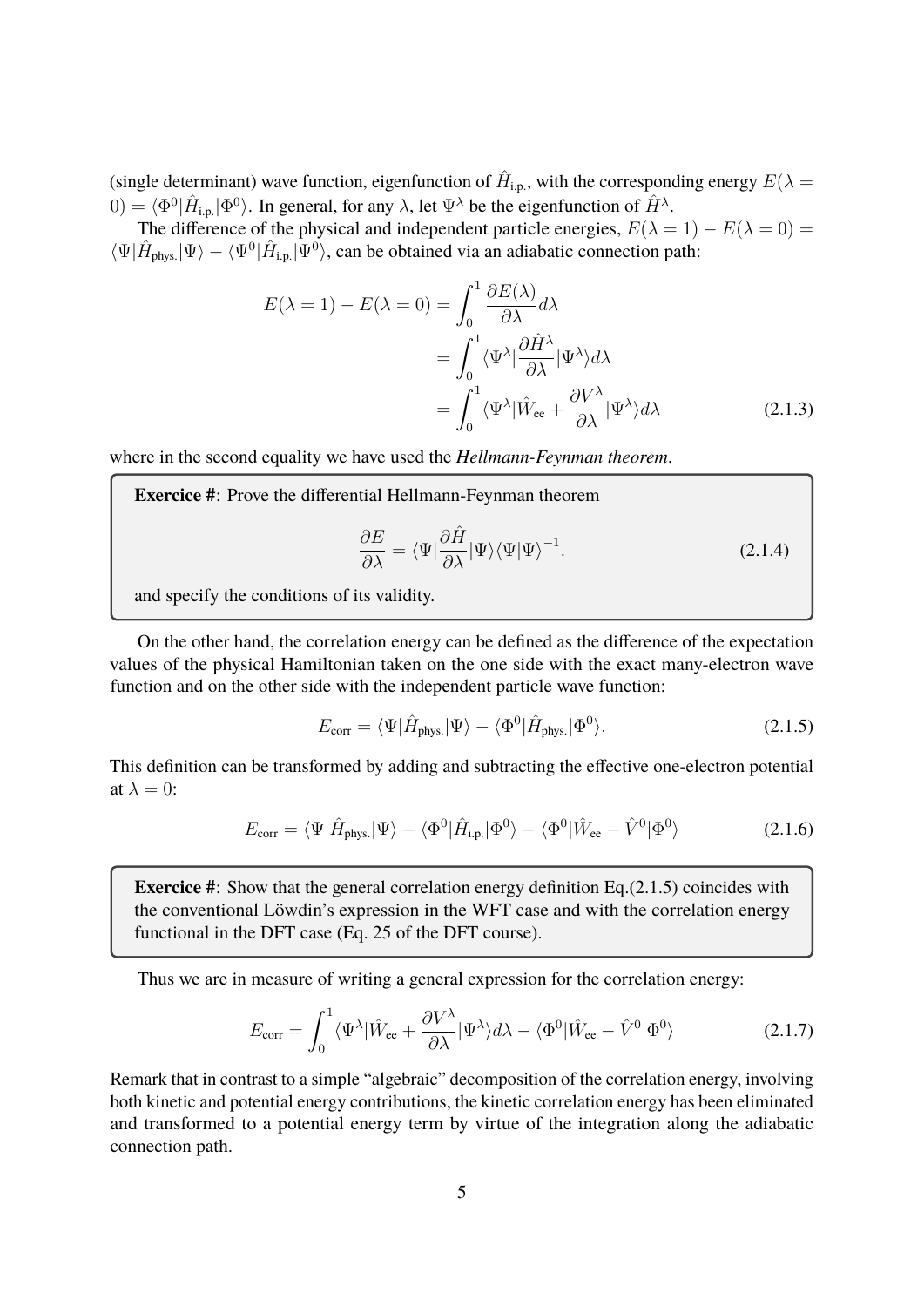#### **Pair density operator**

Any multiplicative one-electron operator can be easily expressed using the electron density operator  $\hat{\rho}(\mathbf{r}) = \sum_i \delta(\mathbf{r} - \mathbf{r}_i)$ . For instance, the electron-nuclei attraction operator  $\hat{V}_{en} = \sum_i \sum_{\mathbf{A}} Z_{\mathbf{A}} / |\mathbf{r}_i - \mathbf{R}_{\mathbf{A}}|$  becomes  $\frac{1}{i}\sum_{\mathrm{A}}Z_{\mathrm{A}}/|\mathbf{r}_{i}-\mathbf{R}_{\mathrm{A}}|$  becomes

$$
\hat{V}_{\rm en} = \int d\mathbf{r} \hat{\rho}(\mathbf{r}) v_{\rm ne}(\mathbf{r}) \tag{2.1.8}
$$

The electron-electron repulsion operator  $\hat{W}_{ee} = \frac{1}{2}$  $\frac{1}{2}\sum_{i\neq j}|\mathbf{r}_i - \mathbf{r}_j|$  can be expressed with the help of the electron density operator, as

$$
\hat{W}_{ee} = \frac{1}{2} \iint d\mathbf{r} d\mathbf{r}' \left\{ \hat{\rho}(\mathbf{r}) \hat{\rho}(\mathbf{r}') - \hat{\rho}(\mathbf{r}) \delta(\mathbf{r} - \mathbf{r}') \right\} w_{ee}(\mathbf{r}, \mathbf{r}') \tag{2.1.9}
$$

where the second term in curly brackets removes the Coulomb singularity of  $w_{\rm ee}({\bf r},{\bf r}')=|{\bf r}-{\bf r}'|^{-1}.$ If one introduces the pair density operator

$$
\hat{n}_2(\mathbf{r}, \mathbf{r}') = {\hat{\rho}(\mathbf{r})\hat{\rho}(\mathbf{r}') - \delta(\mathbf{r} - \mathbf{r}')\hat{\rho}(\mathbf{r})}
$$
\n(2.1.10)

the electron repulsion operator becomes

$$
\hat{W}_{ee} = \frac{1}{2} \iint d\mathbf{r} d\mathbf{r}' \,\hat{n}_2(\mathbf{r}, \mathbf{r}') w_{ee}(\mathbf{r}, \mathbf{r}')
$$
\n(2.1.11)

# **2.2 AC correlation energy with Kohn-Sham reference**

In DFT the natural choice for the independent particle model is the Kohn-Sham determinant,  $\Phi_{\rm KS}^0$ . The effective potential  $V_{\text{DFT}}^0$  is constructed to produce the exact one particle density  $\rho(\mathbf{r})$  and at intermediate values of  $\lambda$  the potential  $\hat{V}_{\text{DFT}}^{\lambda}$  is chosen to maintain the density at its exact value, i.e. for all  $\lambda$ :  $\langle \Psi^{\lambda} | \hat{\rho}(\mathbf{r}) | \Psi^{\lambda} \rangle = \rho(\mathbf{r})$ . At  $\lambda = 1$  the effective potential is vanishing  $(\hat{V}_{\text{DFT}}^1 = 0)$ : the nuclear attraction potential of the physical Hamiltonian ensures that  $\langle \Psi | \hat{\rho}({\bf r}) | \Psi \rangle = \rho({\bf r}).$ 

The integral involving the derivative of  $\hat{V}_{\text{DFT}}^{\lambda}$  in Eq.(2.1.7) is easy to obtain, as:

$$
\int_0^1 \langle \Psi^\lambda | \frac{\partial V^\lambda}{\partial \lambda} | \Psi^\lambda \rangle d\lambda = \langle \Psi | \hat{V}_{\text{DFT}}^1 | \Psi \rangle - \langle \Phi_{\text{KS}}^0 | \hat{V}_{\text{DFT}}^0 | \Phi_{\text{KS}}^0 \rangle = 0 - \langle \Phi_{\text{KS}}^0 | \hat{V}_{\text{DFT}}^0 | \Phi_{\text{KS}}^0 \rangle \tag{2.2.1}
$$

After cancellation of the  $\langle \Phi_{KS}^0 | \hat{V}_{\text{DFT}}^0 | \Phi_{KS}^0 \rangle$  terms, one obtains the simple expression

$$
E_{\rm corr}^{\rm DFT} = \int_0^1 \langle \Psi^\lambda | \hat{W}_{\rm ee} | \Psi^\lambda \rangle d\lambda - \langle \Phi_{\rm KS}^0 | \hat{W}_{\rm ee} | \Phi_{\rm KS}^0 \rangle
$$
 (2.2.2)

It remains to calculate the expectation values of the electron repulsion operator with the  $\lambda$ -dependent many-electron wave function and with the KS determinant. The second term is equal to the sum of the exact Hartree and the exact exchange energies, provided we have the exact KS determinant.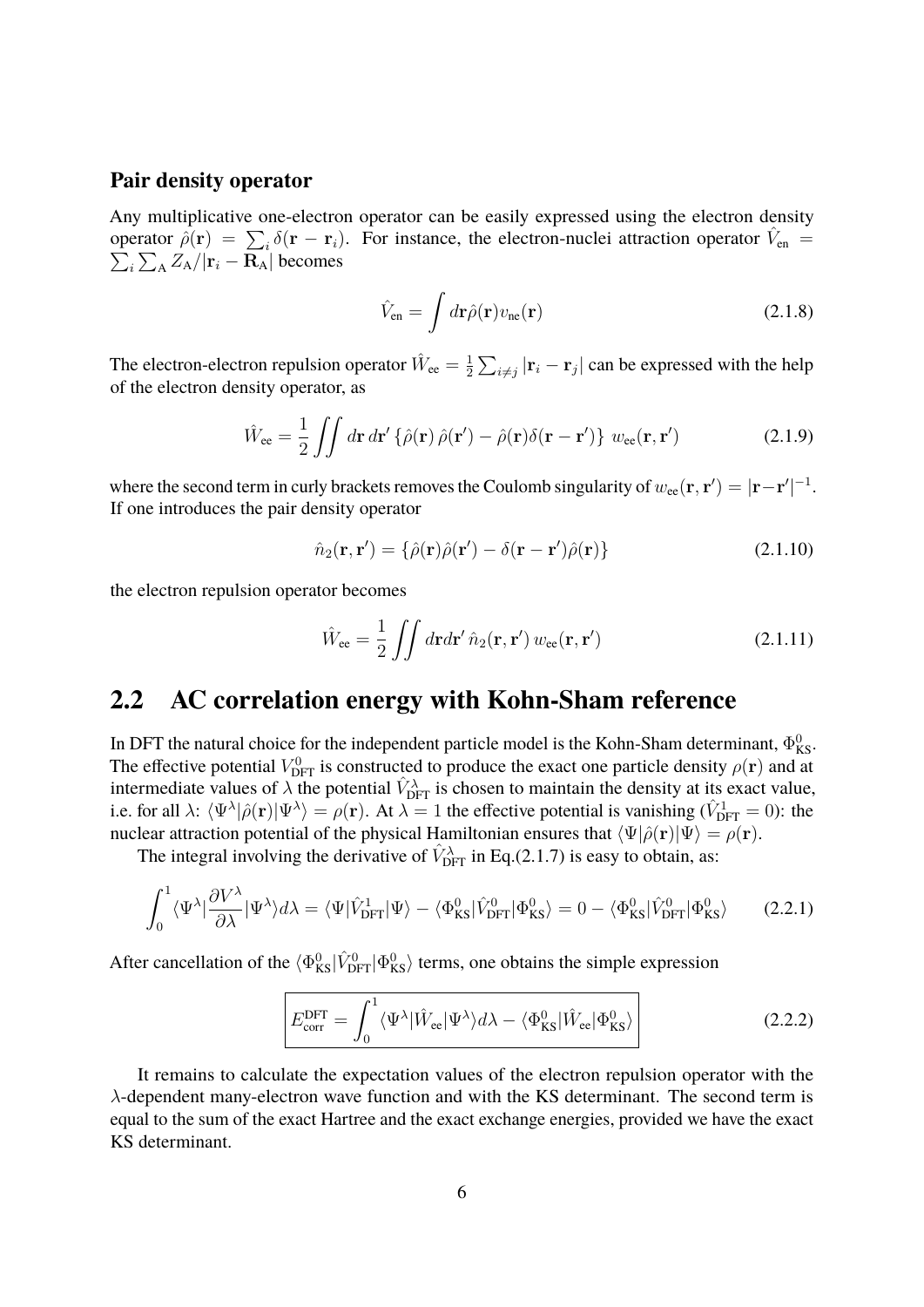**Exercice #**: Show that the expectation value of the electron repulsion operator taken with the KS determinant gives the sum of the exact Hartree and exact exchange energies. Use Slater rules.

In order to obtain the electron repulsion expectation value, it is sufficient to calculate the expectation value of the pair density operator. The pair density function along the adiabatic path  $n_2^{\lambda}(\mathbf{r}, \mathbf{r}') = \langle \Psi^{\lambda} | \hat{n}_2(\mathbf{r}, \mathbf{r}') | \Psi^{\lambda} \rangle$  can be decomposed (see DFT course) into the Hartree energy and a non-trivial exchange-correlation part:

$$
n_2^{\lambda}(\mathbf{r}, \mathbf{r}') = \rho(\mathbf{r})\rho(\mathbf{r}') + \rho(\mathbf{r})h_{xc}^{\lambda}(\mathbf{r}, \mathbf{r}') \qquad (2.2.3)
$$

The hole function  $h_{xc}^{\lambda}(\mathbf{r}, \mathbf{r}')$  is further decomposed into a  $\lambda$ -independent exchange hole and a  $\lambda$ -dependent correlation hole:  $h_{xc}^{\lambda}(\mathbf{r}, \mathbf{r}') = h_x(\mathbf{r}, \mathbf{r}') + h_c^{\lambda}(\mathbf{r}, \mathbf{r}').$ 

Remember (DFT courses) that the DFT correlation energy can be written with the coupling strength averaged correlation hole,  $\overline{h}_c(\mathbf{r}, \mathbf{r}') = \int_0^1 d\lambda h_c^{\lambda}(\mathbf{r}, \mathbf{r}')$  as

$$
E_{\text{corr}}^{\text{DFT}} = \frac{1}{2} \iint d\mathbf{r} d\mathbf{r}' \frac{\rho(\mathbf{r}) \overline{h}_c(\mathbf{r}, \mathbf{r}')}{|\mathbf{r} - \mathbf{r}'|}.
$$
 (2.2.4)

Instead of this form of the correlation energy, we are going to follow a different method. For this purpose, we are going to transform the pair density operator in a more convenient form for the following developments. Introduce the *density fluctuation* operator  $\Delta \hat{\rho}(\mathbf{r}) = \hat{\rho}(\mathbf{r}) - \rho(\mathbf{r})$  to get

$$
\hat{n}_2(\mathbf{r}, \mathbf{r}') = \left\{ \Delta \hat{\rho}(\mathbf{r}) \Delta \hat{\rho}(\mathbf{r}') + \hat{\rho}(\mathbf{r}) \rho(\mathbf{r}') + \rho(\mathbf{r}) \hat{\rho}(\mathbf{r}') - \rho(\mathbf{r}) \rho(\mathbf{r}') - \delta(\mathbf{r} - \mathbf{r}') \hat{\rho}(\mathbf{r}) \right\} \tag{2.2.5}
$$

This form is particularly useful to express the expectation value in the the AC integrand, because in the DFT case one can take profit of the constancy of the electron density along the adiabatic path:

$$
E_{\rm corr}^{\rm DFT} = \frac{1}{2} \int_0^1 d\lambda \iint dr dr' \frac{\langle \Psi^\lambda | \Delta \hat{\rho}(\mathbf{r}) \Delta \hat{\rho}(\mathbf{r}') | \Psi^\lambda \rangle - \langle \Phi_{\rm KS}^0 | \Delta \hat{\rho}(\mathbf{r}) \Delta \hat{\rho}(\mathbf{r}') | \Phi_{\rm KS}^0 \rangle}{|\mathbf{r} - \mathbf{r}'|} \qquad (2.2.6)
$$

# **2.3 AC correlation energy with Hartree-Fock reference**

In wave function theory, the usual independent particle reference is the Hartree-Fock (HF) determinant,  $\Phi_{HF}^0$ . The HF one-electron density,  $\langle \Phi_{HF}^0 | \hat{\rho}(\mathbf{r}) | \Phi_{HF}^0 \rangle = \rho_{HF}(\mathbf{r})$ , is *not* equal to the exact density. The effective potential at  $\lambda = 0$  is the (nonlocal) Hartree-Fock potential  $\hat{V}_{\text{WFT}}^0 = \hat{V}_{\text{HF}} = \hat{V}_H + \hat{V}_{x,\text{HF}}$  and the adiabatic connection path can be defined by scaling the fluctuation potential,  $\Delta \hat{W} = \hat{W}_{ee} - \hat{V}_{HF}$  from  $\lambda = 0$  to  $\lambda = 1$ . This choice corresponds to  $\hat{V}_{\text{WFT}}^{\lambda} = (1 - \lambda)\hat{V}_{\text{HF}}$  and the correlation energy of Eq. (2.1.7) becomes:

$$
E_{\rm corr}^{\rm WFT} = \int_0^1 \langle \Psi^\lambda | \hat{W}_{\rm ee} - \hat{V}_{\rm HF} | \Psi^\lambda \rangle d\lambda - \langle \Phi_{\rm HF}^0 | \hat{W}_{\rm ee} - \hat{V}_{\rm HF} | \Phi_{\rm HF}^0 \rangle \tag{2.3.1}
$$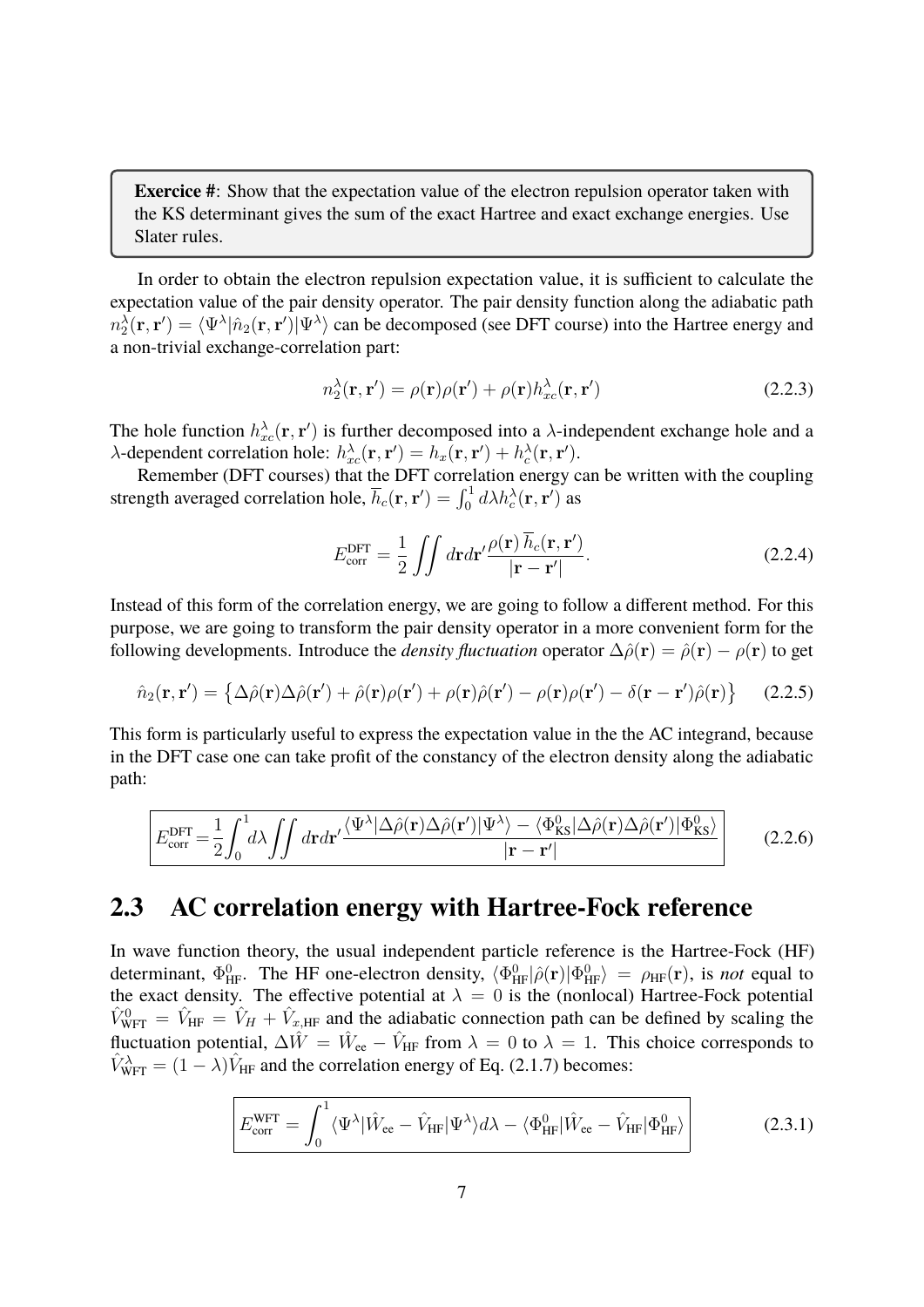In contrast to the DFT case, where the adiabatic connection integrand contains only the electron repulsion operator, the WFT integrand also contains one-electron terms. This is a consequence of the fact that, in the context of WFT, the electron density (and the one-particle density matrix) varies along the adiabatic connection path. Remark that the integration constant is the expectation value of the fluctuation potential taken with the HF determinant, which is the first-order Møller-Plesset energy.

The non-constancy of the density gives rise to various corrective terms. To demonstrate this, we write the fluctuation potential operator as

$$
\hat{W}_{ee} - \hat{V}_{HF} = \frac{1}{2} \iint d\mathbf{r} \, d\mathbf{r}' \, \frac{\hat{n}_2(\mathbf{r}, \mathbf{r}')}{|\mathbf{r} - \mathbf{r}'|} \n- \frac{1}{2} \iint d\mathbf{r} \, d\mathbf{r}' \left\{ \frac{\hat{\rho}(\mathbf{r}) \rho_{HF}(\mathbf{r}')}{|\mathbf{r} - \mathbf{r}'|} - \frac{\hat{\gamma}(\mathbf{r}, \mathbf{r}') \gamma_{HF}^*(\mathbf{r}', \mathbf{r})}{|\mathbf{r} - \mathbf{r}'|} \right\}
$$
\n(2.3.2)

where  $\hat{\gamma}(\mathbf{r}, \mathbf{r}')$  is the one-particle density matrix operator, with diagonal elements  $\hat{\gamma}(\mathbf{r}, \mathbf{r}) = \hat{\rho}(\mathbf{r})$ the density operator. In contrast to the DFT case, the density and density matrix expectation values are  $\lambda$ -dependent, so one should keep them in the integrand:

$$
\langle \Psi_{\lambda} | \hat{W}_{ee} - \hat{V}_{HF} | \Psi_{\lambda} \rangle - \langle \Phi_{HF} | \hat{W}_{ee} - \hat{V}_{HF} | \Phi_{HF} \rangle =
$$
  
\n
$$
\frac{1}{2} \iint d\mathbf{r} \, d\mathbf{r}' \frac{\langle \Psi_{\lambda} | \Delta \hat{\rho}(\mathbf{r}) \Delta \hat{\rho}(\mathbf{r}') | \Psi_{\lambda} \rangle - \langle \Phi_{HF} | \Delta \hat{\rho}(\mathbf{r}) \Delta \hat{\rho}(\mathbf{r}') | \Phi_{HF} \rangle}{|\mathbf{r} - \mathbf{r}'|}
$$
\n
$$
+ \frac{1}{2} \iint d\mathbf{r} \, d\mathbf{r}' \frac{(\rho_{\lambda}(\mathbf{r}) - \rho_{HF}(\mathbf{r})) \rho_{\lambda}(\mathbf{r}')}{|\mathbf{r} - \mathbf{r}'|}
$$
\n
$$
- \frac{1}{2} \iint d\mathbf{r} \, d\mathbf{r}' \frac{\delta(\mathbf{r} - \mathbf{r}') (\rho_{\lambda}(\mathbf{r}) - \rho_{HF}(\mathbf{r}))}{|\mathbf{r} - \mathbf{r}'|}
$$
\n
$$
+ \frac{1}{2} \iint d\mathbf{r} \, d\mathbf{r}' \frac{(\gamma_{\lambda}(\mathbf{r}, \mathbf{r}') - \gamma_{HF}(\mathbf{r}, \mathbf{r}')) \gamma_{HF}^*(\mathbf{r}', \mathbf{r})}{|\mathbf{r} - \mathbf{r}'|}. \quad (2.3.3)
$$

If one supposes that the one particle exact and HF density matrices are equal, which is a very strong assumption (it would mean e.g. that there is no kinetic energy contribution to the correlation energy) one gets an analogous expression to the DFT case. With the considerably weaker assumption that the Hartree-Fock density is a good approximation of the exact one, only the last correction term, corresponding to an exchange energy, survives.

# **2.4 Fluctuation Dissipation Theorem (FDT)**

The density fluctuation at a given value  $\lambda$  of the AC parameter is related to the linear charge density response function χ through the *zero temperature fluctuation-dissipation theorem*, which states that the frequency integral of the linear response function along the imaginary axis is equal to the correlation function of the spontaneous charge density fluctuations of the system. Note that this still lies , in principle, in the realm of the exact theory. In this section, the DFT-based response theory, TDDFT, will be discussed. This would be exact if the exact frequency-dependent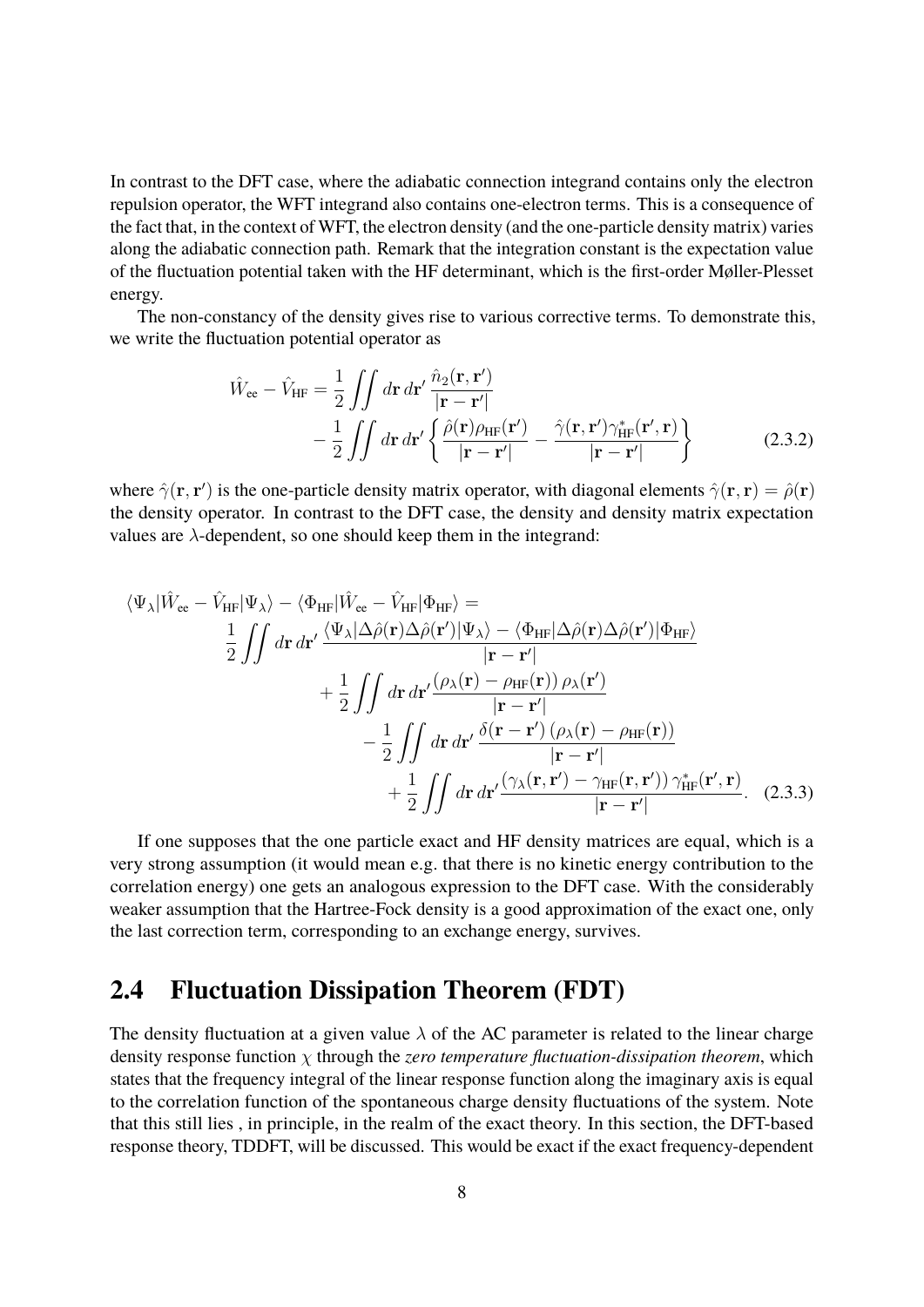exchange-correlation kernel was known. In the WFT case the density matrix response is given by the "four-point" polarization propagator. This latter is actually more convenient to use even in DFT calculations with a basis, where four-index quantities appear (the density response can easily be extracted from the polarization propagator).

#### **AC-FDT formula**

The frequency-dependent response function for real wave functions and imaginary frequencies takes the form

$$
\chi_{\lambda}(\mathbf{r}, \mathbf{r}'; i\omega) = -2 \sum_{n \neq 0} \frac{E_n^{\lambda} - E_0^{\lambda}}{(E_n^{\lambda} - E_0^{\lambda})^2 + \omega^2} \langle \Psi_0^{\lambda} | \hat{\rho}(\mathbf{r}) | \Psi_n^{\lambda} \rangle \langle \Psi_n^{\lambda} | \hat{\rho}(\mathbf{r}') | \Psi_0^{\lambda} \rangle \tag{2.4.1}
$$

The frequency integration can be carried out using that  $\int_0^\infty d\omega \frac{a}{a^2 + \omega^2} = \frac{\pi}{2}$  $\frac{\pi}{2}$  (for positive *a*) to obtain

$$
-\int_0^\infty \frac{d\omega}{2\pi} \chi_\lambda(\mathbf{r}, \mathbf{r}'; i\omega) = \frac{1}{2} \sum_{n \neq 0} \langle \Psi_0^\lambda | \hat{\rho}(\mathbf{r}) | \Psi_n^\lambda \rangle \langle \Psi_n^\lambda | \hat{\rho}(\mathbf{r}') | \Psi_0^\lambda \rangle \tag{2.4.2}
$$

which can be rewritten as:

$$
- \int_0^\infty \frac{d\omega}{2\pi} \chi_\lambda(\mathbf{r}, \mathbf{r}'; i\omega) = \frac{1}{2} \langle \Psi_0^\lambda | \Delta \hat{\rho}(\mathbf{r}) \Delta \hat{\rho}(\mathbf{r}') | \Psi_0^\lambda \rangle \tag{2.4.3}
$$

known as the zero temperature FDT.

**Exercice #**: Prove the identity

$$
\sum_{n\neq 0} \langle \Psi_0^{\lambda} | \hat{\rho}(\mathbf{r}) | \Psi_n^{\lambda} \rangle \langle \Psi_n^{\lambda} | \hat{\rho}(\mathbf{r}') | \Psi_0^{\lambda} \rangle = \langle \Psi_0^{\lambda} | \Delta \hat{\rho}(\mathbf{r}) \Delta \hat{\rho}(\mathbf{r}') | \Psi_0^{\lambda} \rangle \tag{2.4.4}
$$

which permitted us to complete the proof of the FDT.

The importance of the FDT is that it offers a convenient method to evaluate or approximate the AC integrand for different coupling strengths, avoiding the difficult task of solving a manybody Schrödinger equation for each value of the coupling strength. The AC-FDT correlation energy expression is obtained by the combination of the adiabatic connection method and the fluctuation-dissipation theorem, and reads as

$$
E_{\text{corr}}^{\text{DFT}} = -\int_0^1 d\lambda \int_{-\infty}^\infty \frac{d\omega}{2\pi} \iint d\mathbf{r} d\mathbf{r}' \frac{\chi_\lambda(\mathbf{r}, \mathbf{r}'; \mathbf{i}\omega) - \chi_0(\mathbf{r}, \mathbf{r}'; \mathbf{i}\omega)}{|\mathbf{r} - \mathbf{r}'|}
$$
(2.4.5)

An analogous expression exists for the polarization propagator.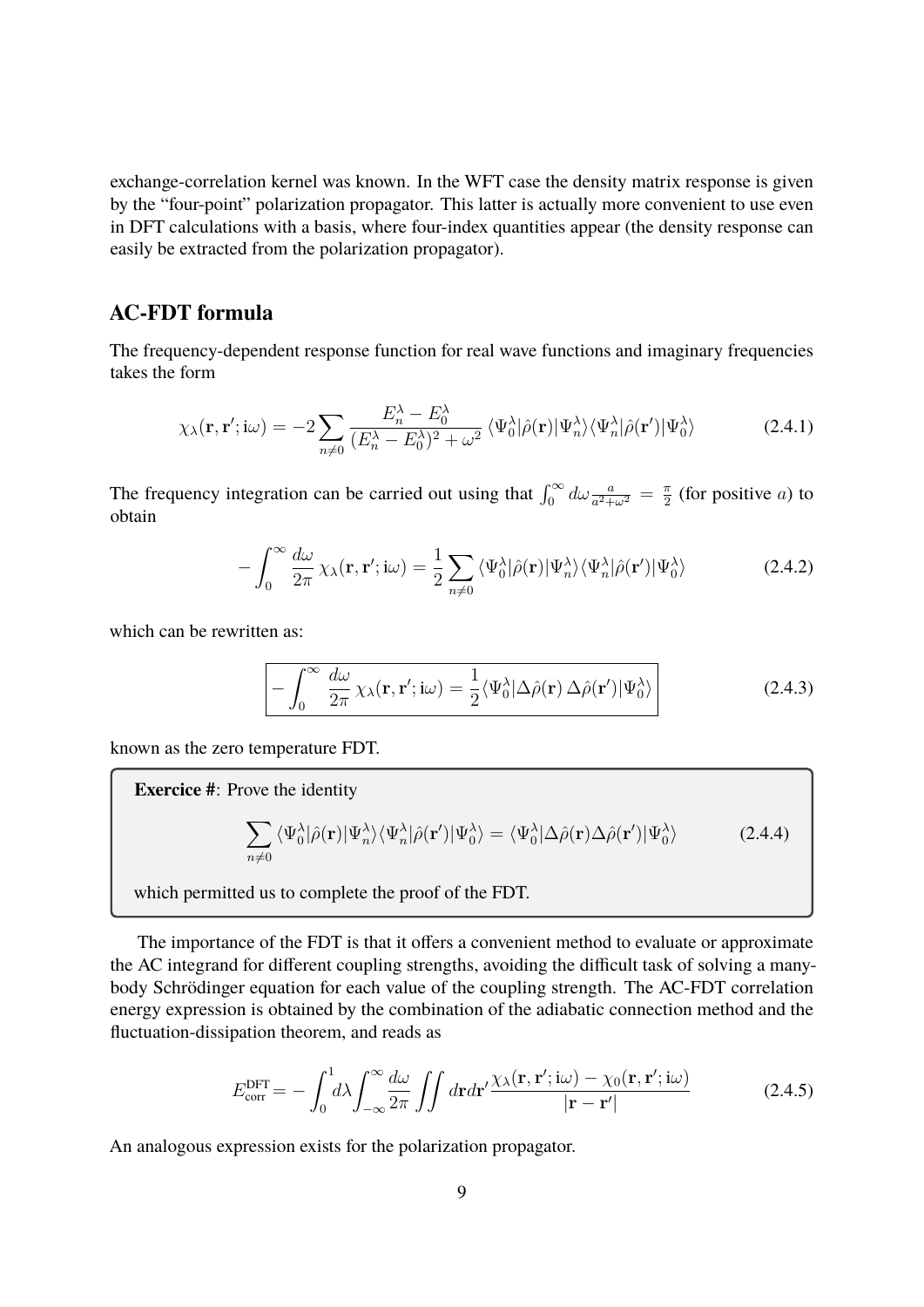#### **Interacting density response**

Time-dependent density functional theory (TDDFT) provides a convenient framework to obtain the frequency-dependent linear charge density response function. Suppose that the exact exchangecorrelation functional and its functional derivative (the exchange-correlation potential) is known and the solution of the KS equations produce the exact ground state density of the system,  $\rho^{(0)}({\bf r})$ . The first order density response,  $\rho_{\lambda}^{(1)}$  $\chi^{(1)}(\mathbf{r}, \omega)$ , to an external field  $v^{(1)}(\mathbf{r}, \omega)$  oscillating with a given frequency is given by

$$
\rho_{\lambda}^{(1)}(\mathbf{r},\omega) = \int d\mathbf{r}' \chi_{\lambda}(\mathbf{r},\mathbf{r}';\omega) v_{\lambda}^{(1)}(\mathbf{r}',\omega)
$$
\n(2.4.6)

We assume that the first order density response can be written in an independent particle form and there exist an effective one-particle potential, such that

$$
\rho_{\lambda}^{(1)}(\mathbf{r},\omega) = \int d\mathbf{r}' \chi_0(\mathbf{r},\mathbf{r}';\omega) \, v_{\lambda}^{(1,\text{eff})}(\mathbf{r}',\omega) \tag{2.4.7}
$$

where the non-interacting response function is known and takes the form:

$$
\chi_0(\mathbf{r}, \mathbf{r}'; \omega) = \sum_{i}^{\text{occ.}} \sum_{a}^{\text{virt.}} \left\{ \frac{\phi_i^*(\mathbf{r})\phi_a(\mathbf{r}')\phi_a^*(\mathbf{r})\phi_i(\mathbf{r}')}{\epsilon_{ia} - \omega + i0^+} + \frac{\phi_a^*(\mathbf{r})\phi_i(\mathbf{r}')\phi_i^*(\mathbf{r})\phi_a(\mathbf{r}')}{\epsilon_{ia} + \omega + i0^+} \right\} \tag{2.4.8}
$$

The first order effective potential is decomposed into an external, an Hartree and a first-order exchange-correlation contribution:

$$
v_{\lambda}^{(1,\text{eff})}(\mathbf{r},\omega) = v^{(1)}(\mathbf{r},\omega) + \int d\mathbf{r}' \frac{\rho_{\lambda}^{(1)}(\mathbf{r}',\omega)}{|\mathbf{r}-\mathbf{r}'|} + v_{xc}^{(1)}(\mathbf{r},\omega) = v^{(1)}(\mathbf{r},\omega) + v_{Hxc}^{(1)}(\mathbf{r},\omega) \quad (2.4.9)
$$

In the spirit of linear response,  $v_{\text{Hxc}}^{(1)}(\mathbf{r}, \omega)$  will be considered in the form

$$
v_{\text{Hxc}}^{(1)}(\mathbf{r}, \omega) = \int d\mathbf{r}' f_{\text{Hxc}}^{\lambda}(\mathbf{r}, \mathbf{r}'; \omega) \rho^{(1)}(\mathbf{r}', \omega)
$$
 (2.4.10)

where  $f_{Hxc}^{\lambda}(\mathbf{r}, \mathbf{r}'; \omega)$  is the Hartree-exchange-correlation kernel, which is a functional of  $\rho^{(0)}$ .

All what remains to do is to establish the relationship between the non-interacting and the interacting response functions. Compare the right-hand sides of relationships 2.4.6 and 2.4.7

$$
\int d\mathbf{r}' \chi_{\lambda}(\mathbf{r}, \mathbf{r}'; \omega) v^{(1)}(\mathbf{r}', \omega) = \int d\mathbf{r}' \chi_{0}(\mathbf{r}, \mathbf{r}'; \omega) v^{(1, \text{eff})}(\mathbf{r}', \omega)
$$
(2.4.11)

where substituting the decomposition of the effective first order potential and the definition of the kernels leads to

$$
\boxed{\chi_0^{-1}(\mathbf{r}, \mathbf{r}'; \omega) = \chi_\lambda^{-1}(\mathbf{r}, \mathbf{r}'; \omega) + f_{\mathrm{Hxc}}^{\lambda}(\mathbf{r}, \mathbf{r}'; \omega)}
$$
(2.4.12)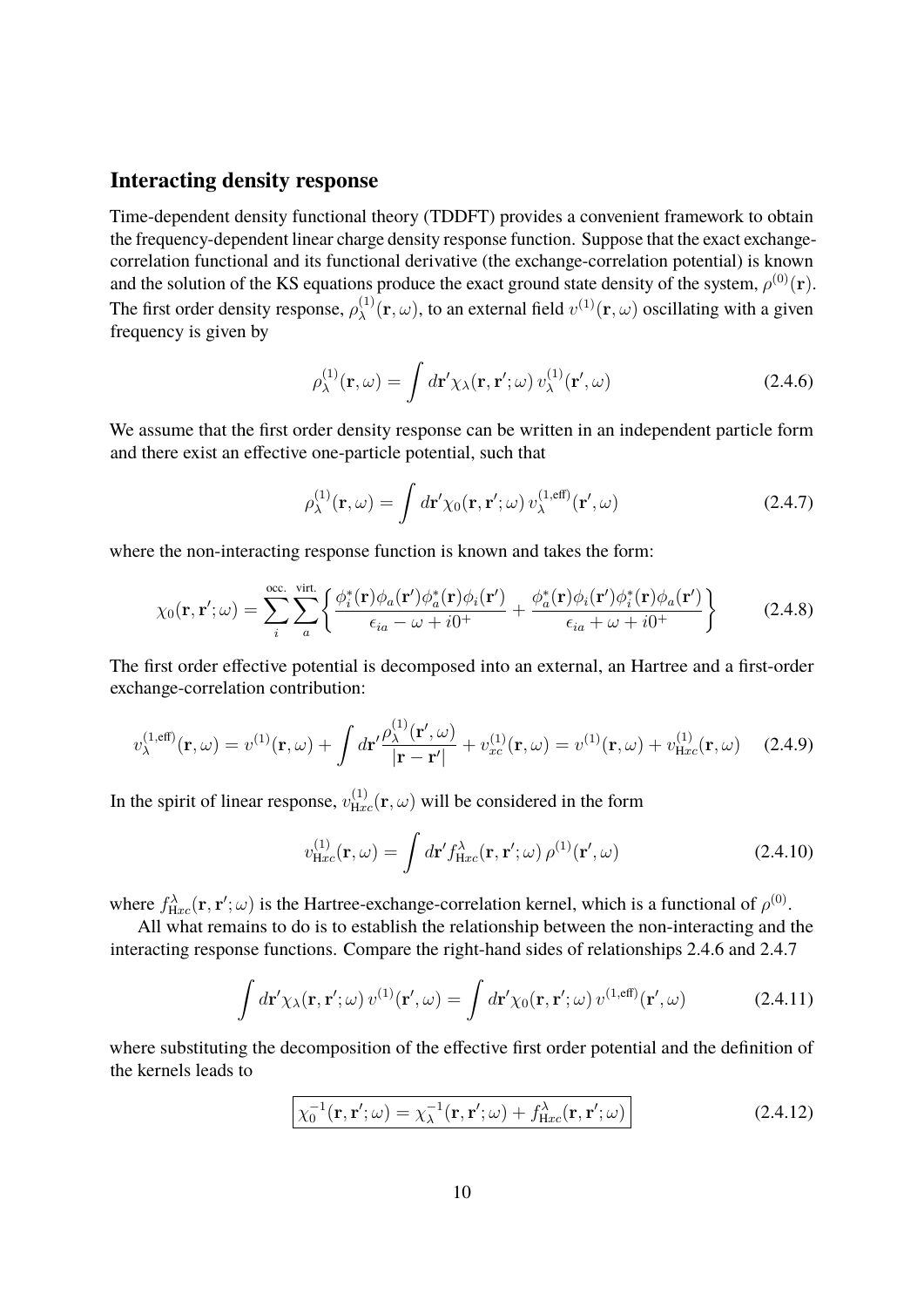**Exercice #**: Derive equation 2.4.12 relating non-interacting and exact linear response functions via the Hartree-exchange-correlation kernel.

In practice, instead of attempting the exact resolution of the equation for the linear response, one tries to obtain reasonably good correlation energies using some approximation for  $f_{\text{Hxc}}^{\lambda}$ . Among such approximations to get the response function are RPA or some higher RPA method, the time-dependent Hartree-Fock (TDHF), BSE, etc.

The direct space coordinate representation of the response function, discussed here, is very convenient for formal developments. In material science, people use the reciprocal space representation obtained by Fourier transformation. In quantum chemical calculations using atomic orbital basis functions, it is more convenient to work in matrix representation, i.e. with the polarization propagator, as will be discussed in the following sections.

#### **Interacting density matrix response**

The exact DFT correlation energy is the following multiple integral involving the AC parameter  $\lambda$  and the imaginary frequency:

$$
E_{\rm c}^{\rm ACFDT} = -\frac{1}{2} \int_0^1 d\lambda \int_{-\infty}^\infty \frac{d\omega}{2\pi} \operatorname{Tr} \left\{ \mathbb{T}_\lambda(i\omega) \, \mathbb{V} - \mathbb{T}_0(i\omega) \, \mathbb{V} \right\}. \tag{2.4.13}
$$

where  $\mathbb{D}_{\lambda}(z)$  is the four-index matrix representation of the density matrix response function (also called dynamic polarization propagator) at interaction strength  $\lambda$ , and  $\Pi_0(z)$  is the polarization propagator of the non-interacting reference system given by (see equation 2.4.12):

$$
\Pi_0(z) = -(\Lambda_0 - z\,\Delta)^{-1},\tag{2.4.14}
$$

with

$$
\mathbb{A}_0 = \begin{pmatrix} \epsilon & 0 \\ 0 & \epsilon \end{pmatrix} \quad \text{and} \quad \mathbb{A} = \begin{pmatrix} 1 & 0 \\ 0 & -1 \end{pmatrix}.
$$
 (2.4.15)

The elements of the  $\Lambda_0$  matrix are independent one-particle excitation energies:  $(\epsilon)_{ia,jb} =$  $\epsilon_{ia}\delta_{ij}\delta_{ab}$ , where  $\epsilon_{ia}=\epsilon_a-\epsilon_i$ ,  $\epsilon_a$  is the energy of a virtual orbital and  $\epsilon_i$  the energy of an occupied orbital. This can be written:

$$
\Pi_0(z) = \begin{pmatrix} -\left(\epsilon - z\mathbf{1}\right)^{-1} & \mathbf{0} \\ \mathbf{0} & -\left(\epsilon + z\mathbf{1}\right)^{-1} \end{pmatrix} = \begin{pmatrix} \mathbf{\Pi}_0^+(z) & \mathbf{0} \\ \mathbf{0} & \mathbf{\Pi}_0^-(z) \end{pmatrix},\tag{2.4.16}
$$

which introduces a compact notation  $\Pi_0^\pm$  for the diagonal blocks.

The interacting polarization propagator  $\Pi_{\lambda}(z)$  is obtained from a Dyson-like equation (see 2.4.12),

$$
\Pi_{\lambda}^{-1}(z) = \Pi_0^{-1}(z) - \mathbb{F}_{\text{Hxc}}^{\lambda}(z),
$$
\n(2.4.17)

where  $\mathbb{F}_{\text{Hxc}}^{\lambda}(z)$  is the kernel matrix. Again, this expression is exact only if one knows the exact H*xc* kernel, which is usually not the case.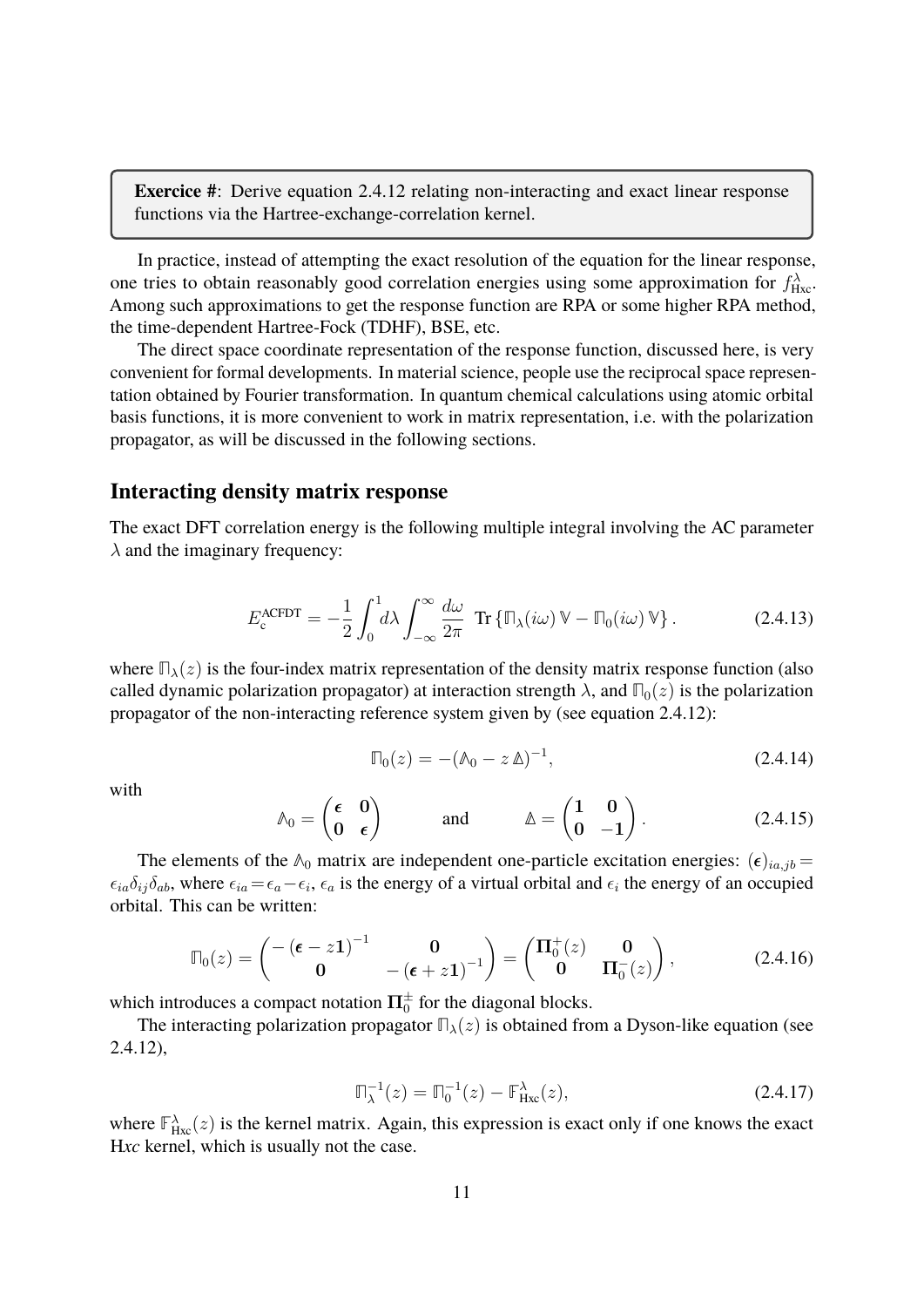The correlation energy expression has been written with the direct Coulomb interaction, which has a representation **V** with simple two-electron integrals as matrix elements. Since the exact (and some of the approximate) polarization propagator matrix is a properly antisymmetric object an equivalent energy expression can be written down by replacing **V** by its antisymmetrized counterpart, denoted in the following notes by **W**. In order to maintain the same value of the correlation energy the prefactor of 1/2 should be changed to 1/4.

### **3 RPA correlation energy**

In short, the RPA, or rather the DFT-flavored RPA, consists in completely neglecting the exchangecorrelation kernel and retaining only the Hartree-kernel in the determination of the interacting response function:

$$
\mathbb{F}_{\text{Hxc}}^{\text{dRPA},\lambda}(z) = \lambda \mathbb{V}
$$
 (3.0.18)

In the quantum chemistry language, RPA can have a slightly different meaning (as a synonym of TDHF) and means retaining the Hartree kernel and approximating the exchange kernel by the nonlocal exchange potential:

$$
\mathbb{F}_{\text{Hxc}}^{\text{RPAx},\lambda}(z) = \lambda \mathbb{W} \tag{3.0.19}
$$

For the sake of the clarity, in the former case we are going to speak about direct RPA (dRPA), while the second case will be refereed to as RPA with exchange (RPAx).

RPA (both RPAx and dRPA) is a quite crude approximation, which leads to a loss of the proper antisymmetry of the polarization propagator. Therefore one cannot take advantage of the equivalence of the energy expression with simple two- electron integrals,  $\langle ij|ab \rangle$  ("single-bar") and antisymmetrized integrals  $\langle ij||ab \rangle$  ("double-bar"). In our notational conventions the type of integrals used in the energy expression will be refer erred to by "I" and "II". For instance, dRPA-I means that the response function has been evaluated by a Dyson-like equation where the kernel is a simple Coulomb interaction and the energy expression is formed by a contraction using non-antisymmetrized "single-bar" two-electron integrals. The notation RPAx-II means a method, where the response equations are the TDHF equations with antisymmetrized two-electron integrals in the kernel, and the energy is calculated also with antisymmetrized "double-bar" integrals.

In this chapter first we are going to overview the main types of the RPA correlation energy formulations on the example of the dRPA-I. The different RPA "flavors" can be classified according to the way the interaction strength and the frequency integrations are carried out: either analytically or numerically. Anyhow, it would be impractical to leave both integrals on numerical quadratures. After a first analytical integration we are left with different physical objects. It is possible also to perform both integrations analytically, leading to again a very differently looking expression. Three other topics will be discussed in this chapter: the relationship to the coupled cluster doubles (CCD) theory, the Hartree-Fock based energy expression and various attempts to include at least partly some exchange effects in the RPA scheme via antisymmetrized integrals.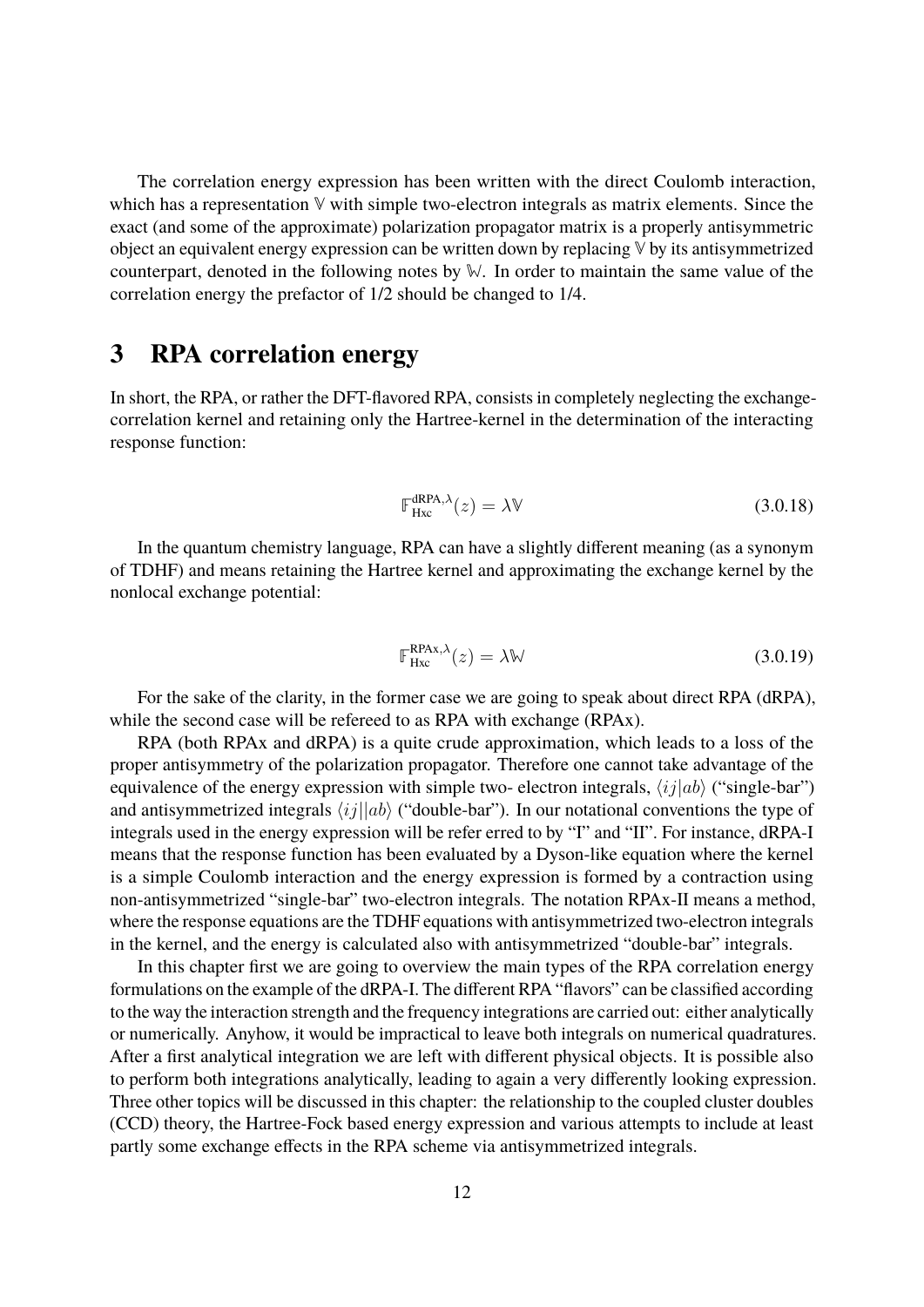### **3.1 Kohn-Sham reference: direct RPA**

The polarization propagator matrix expression will be used in the following. This formalism has the double advantage that the matrix expression can be directly implemented in quantum chemical codes and the incorporation of exchange effects is quite obvious. Our starting point will be the formally exact ACFDT expression, Eq.(2.4.13), where we have to calculate first the response function in dRPA. This consists in changing the kernel to a simple Coulomb matrix:

$$
\Pi_{\lambda}^{-1}(z) = \Pi_0^{-1}(z) - \mathbb{F}_{\text{Hxc}}^{\lambda}(z) \qquad \Rightarrow \qquad \Pi_{\text{RPA},\lambda}^{-1}(z) = \Pi_0^{-1}(z) - \lambda \mathbb{V} \tag{3.1.1}
$$

In dRPA the interaction kernel matrix is constituted from four identical blocks,

$$
\mathbb{V} = \begin{pmatrix} \mathbf{K} & \mathbf{K} \\ \mathbf{K} & \mathbf{K} \end{pmatrix},\tag{3.1.2}
$$

where  $K_{ia,jb} = \langle ij | ab \rangle$  are the non-antisymmetrized two-electron integrals (physicist's notation) in spin-orbitals. The solution of Eq. (3.1.1), required in the AC-FDT formula, Eq.(2.4.13) is

$$
\Pi_{\lambda}(i\omega) = (\mathbb{I} - \lambda \Pi_0(i\omega) \mathbb{V})^{-1} \Pi_0(i\omega).
$$
\n(3.1.3)

The matrices appearing in the above formulae have doubled linear dimensions with respect to the necessary minimal number  $N_{exc} = N_{occ} \times N_{virt}$ . It is a nontrivial but straightforward exercise to show that with the help of the non-interacting reduced dimension response function  $\Pi_0(i\omega) = \Pi_0^+(i\omega) + \Pi_0^-(i\omega)$  the reduced dimension interacting response function is given by

$$
\Pi_{\lambda}(i\omega) = \left(\mathbf{I} - \lambda \,\Pi_{0}(i\omega)\mathbf{K}\right)^{-1}\Pi_{0}(i\omega). \tag{3.1.4}
$$

Accordingly, the dRPA-I correlation energy is

$$
E_{\rm c}^{\rm dRPA-I} = -\frac{1}{2} \int_0^1 d\lambda \int_{-\infty}^\infty \frac{d\omega}{2\pi} \, \text{ tr} \left\{ \mathbf{\Pi}_{\lambda}(i\omega) \, \mathbf{K} - \mathbf{\Pi}_0(i\omega) \, \mathbf{K} \right\}. \tag{3.1.5}
$$

which will be used as starting point to in the forthcoming derivations concerning dRPA-I.

To avoid the double numerical integration (adiabatic connection parameter and frequency) we will examine the possibilities of integrating analytically at least according to one of the variables.

#### **Adiabatic connection dRPA-I formulation**

After the analytical integration according to the frequency parameter, the adiabatic connection integral can usually be calculated on a few numerical quadrature points.

Starting from Eq. (3.1.5) and using that

$$
\Pi_0(i\omega) = \Pi_0^+(i\omega) + \Pi_0^-(i\omega) = -2\epsilon^{1/2}(\epsilon^2 + \omega^2 I)^{-1}\epsilon^{1/2},\tag{3.1.6}
$$

we have from the "dimension-reduced" Dyson equation  $\Pi_{\lambda}^{-1}(i\omega) = \Pi_0^{-1}(i\omega) - \lambda \mathbf{K}$  that

$$
\Pi_{\lambda}^{-1}(i\omega) = -\frac{1}{2}\epsilon^{-1/2}(\mathbf{M}_{\lambda} + \omega^2 \mathbf{I})\epsilon^{-1/2},
$$
\n(3.1.7)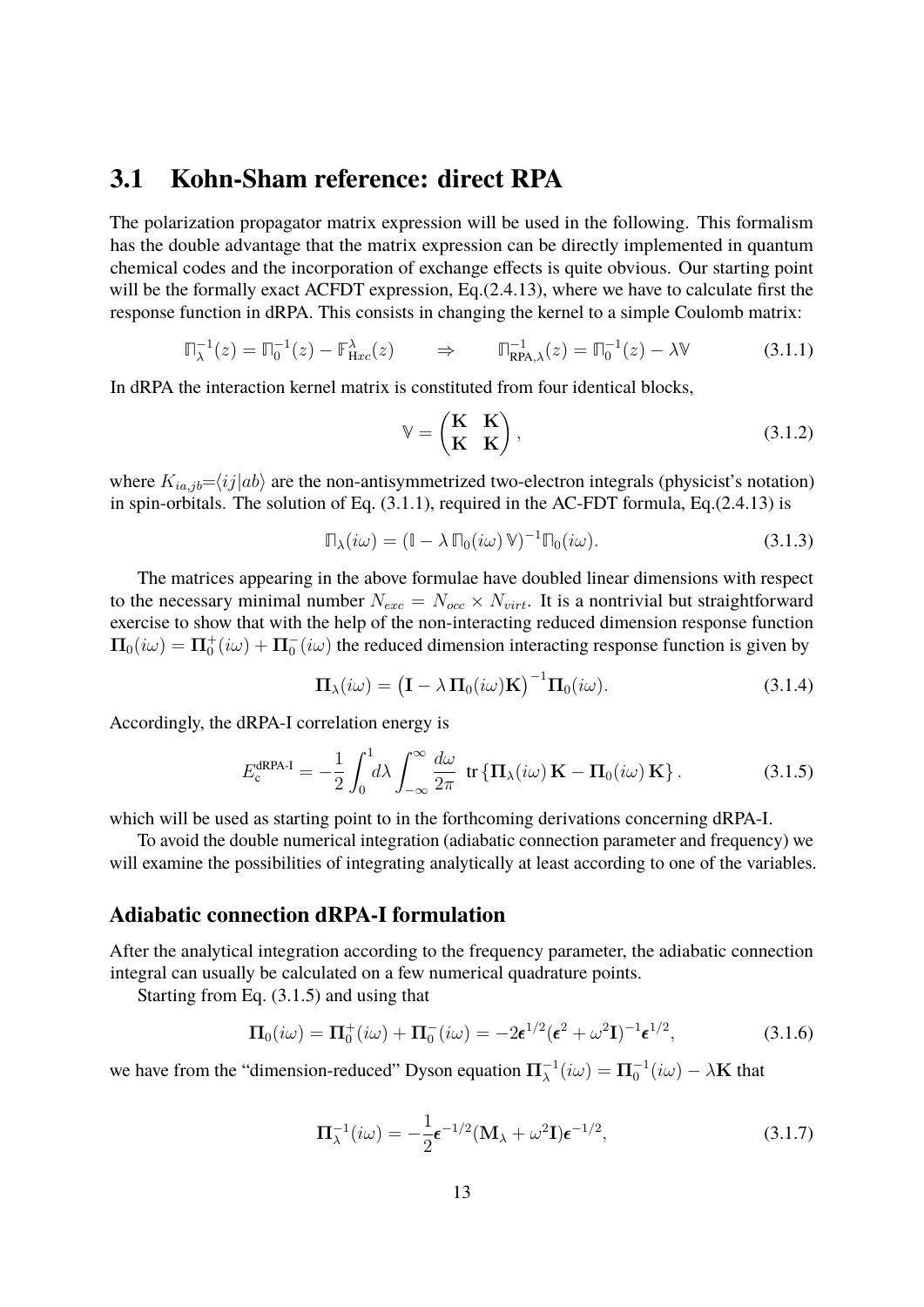where

$$
\mathbf{M}_{\lambda} = \boldsymbol{\epsilon}^{1/2} (\boldsymbol{\epsilon} + 2\lambda \mathbf{K}) \boldsymbol{\epsilon}^{1/2}.
$$
 (3.1.8)

The symmetric matrix  $M_{\lambda}$  can be brought to a diagonal form using its eigenvectors and eigenvalues:

$$
\mathbf{M}_{\lambda}\mathbf{Z}_{\lambda} = \mathbf{Z}_{\lambda}\mathbf{\Omega}_{\lambda}^{2}, \qquad \qquad \mathbf{Z}_{\lambda}\mathbf{Z}_{\lambda}^{T} = \mathbf{Z}_{\lambda}^{T}\mathbf{Z}_{\lambda} = \mathbf{I}. \tag{3.1.9}
$$

Thus we find:

$$
\Pi_{\lambda}^{-1}(i\omega) = -\frac{1}{2}\epsilon^{-1/2}\mathbf{Z}_{\lambda}\mathbf{Z}_{\lambda}^{T}(\mathbf{M}_{\lambda} + \omega^{2}\mathbf{1})\mathbf{Z}_{\lambda}\mathbf{Z}_{\lambda}^{T}\epsilon^{-1/2}
$$

$$
= -\frac{1}{2}\epsilon^{-1/2}\mathbf{Z}_{\lambda}(\Omega_{\lambda}^{2} + \omega^{2}\mathbf{I})\mathbf{Z}_{\lambda}^{T}\epsilon^{-1/2},
$$
(3.1.10)

and furthermore:

$$
\Pi_{\lambda}(i\omega) = -2\epsilon^{1/2}\mathbf{Z}_{\lambda}(\Omega_{\lambda}^{2} + \omega^{2}\mathbf{I})^{-1}\mathbf{Z}_{\lambda}^{T}\epsilon^{1/2}.
$$
 (3.1.11)

Noting that

$$
\int_{-\infty}^{\infty} \frac{d\omega}{2\pi} \, \frac{1}{\Omega_{\lambda,k}^2 + \omega^2} = \frac{1}{2} \Omega_{\lambda,k}^{-1},
$$

where k labels the eigenvalues of  $M_{\lambda}$ , we get

$$
\int_{-\infty}^{\infty} \frac{d\omega}{2\pi} \mathbf{\Pi}_{\lambda}(i\omega) = -2\epsilon^{1/2} \mathbf{Z}_{\lambda} \left\{ \int_{-\infty}^{\infty} \frac{d\omega}{2\pi} (\mathbf{\Omega}_{\lambda} + \omega^2 \mathbf{I})^{-1} \right\} \mathbf{Z}_{\lambda}^{\mathrm{T}} \epsilon^{1/2}
$$

$$
= -\epsilon^{1/2} \mathbf{Z}_{\lambda} \mathbf{\Omega}_{\lambda}^{-1} \mathbf{Z}_{\lambda}^{\mathrm{T}} \epsilon^{1/2} = -\epsilon^{1/2} \mathbf{M}_{\lambda}^{-1/2} \epsilon^{1/2}
$$
(3.1.12)

Furthermore, since  $M_0 = \epsilon^2$ , we have

$$
\int_{-\infty}^{\infty} \frac{d\omega}{2\pi} \Pi_0(i\omega) = -\epsilon^{1/2} \epsilon^{-1} \epsilon^{1/2} = -\mathbf{I},
$$
\n(3.1.13)

which finally leads to

$$
\mathbf{E}_{\rm c}^{\rm dRPA-I} = \frac{1}{2} \int_0^1 d\lambda \, \text{tr}\left\{ (\boldsymbol{\epsilon}^{1/2} \mathbf{M}_{\lambda}^{-1/2} \boldsymbol{\epsilon}^{1/2} - \mathbf{I}) \mathbf{K} \right\} \tag{3.1.14}
$$

or

$$
\mathbf{E}_{\rm c}^{\rm dRPA-I} = \frac{1}{2} \int_0^1 d\lambda \, \text{tr} \{ \mathbf{P}_{\rm c,\lambda}^{\rm dRPA} \mathbf{K} \} \tag{3.1.15}
$$

This method has been proposed first and implemented in a quantum chemical program package (Turbomole) by Furche [16].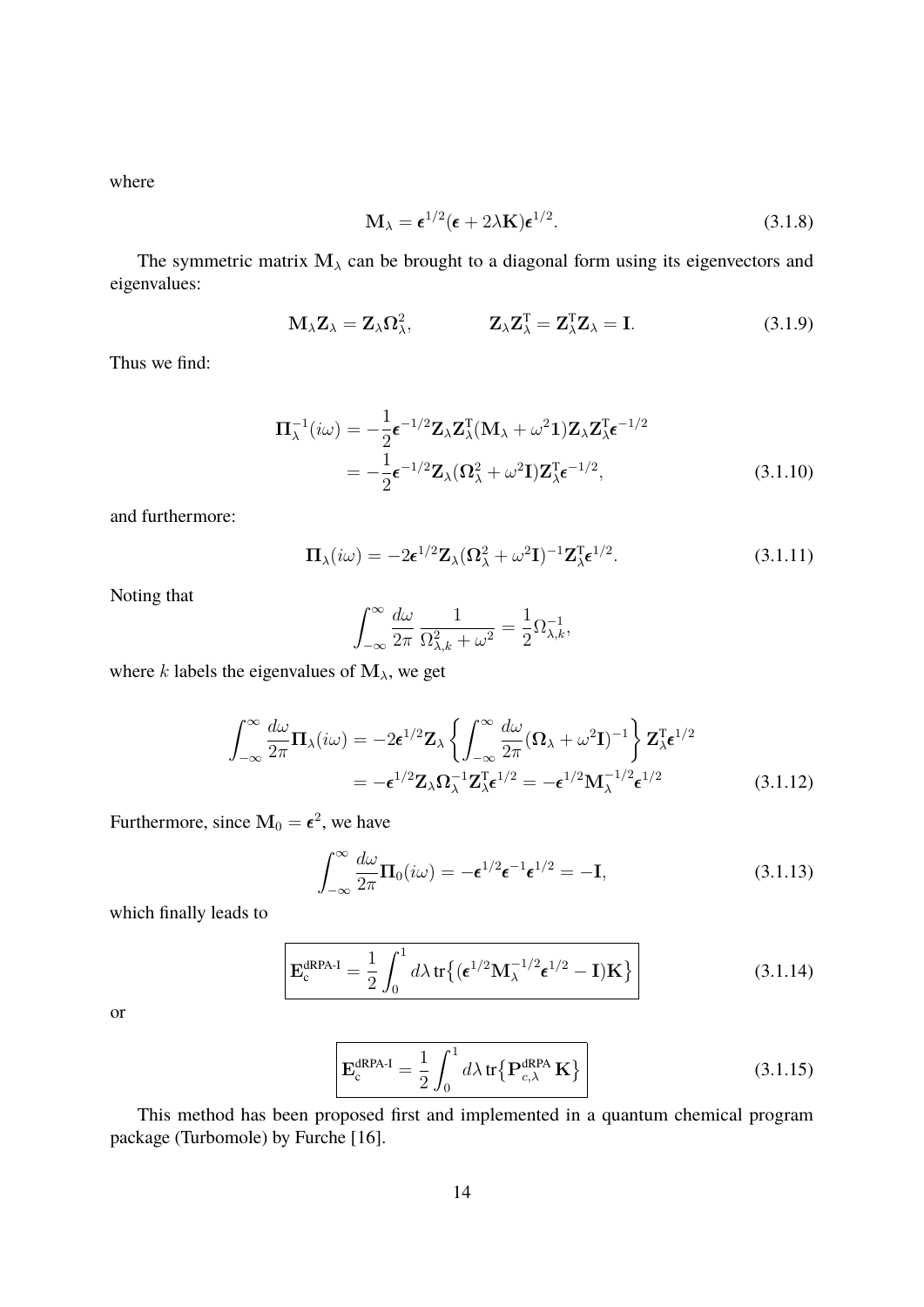**Exercice #**: Demonstrate the physical meaning of the frequency integral

$$
\int_{-\infty}^{\infty} \frac{d\omega}{2\pi} \text{tr}\{\Pi_0(i\omega)\mathbf{K}\} = \sum_i \sum_a \langle ii | aa \rangle
$$

which plays the role of an integration constant for the AC integral.

#### **Example of the minimal basis H<sub>2</sub> molecule**

In minimal basis  $H_2$  we have only one occupied and one virtual orbital, so the matrices are one-dimensional for spin-adapted singlet, which is the only contribution to the correlation energy. This simple model is discussed in the textbook Modern Quantum Chemistry by Szabo and Ostlund. The "full CI" correlation energy is given by

$$
E_c^{\text{FCI}} = \Delta - \sqrt{\Delta^2 + K^2}
$$
 (3.1.16)

with

$$
2\Delta = 2\Delta\varepsilon + J_{11} + J_{22} - 4J_{12} + 2K\tag{3.1.17}
$$

Considering the occupied/virtual orbital energy difference,  $\Delta \varepsilon$  and the two-electron integral,  $K = \langle 11|22 \rangle$ ,  $M = \Delta \varepsilon^{1/2} (\Delta \varepsilon + 4\lambda K) \Delta \varepsilon^{1/2} = \Delta \varepsilon^2 + 4\lambda \Delta \varepsilon K$ . The correlation energy is given by the integral

$$
E_c^{\text{dRPA-I}} = \int_0^1 d\lambda \frac{\Delta \varepsilon K}{\sqrt{\Delta \varepsilon (\Delta \varepsilon + 4\lambda K)}} - K \tag{3.1.18}
$$

Analytical integration gives:

$$
E_c^{\text{dRPA-I}} = -\frac{1}{2} \left( 2K + \Delta \varepsilon - \sqrt{\Delta \varepsilon (\Delta \varepsilon + 4K)} \right)
$$
 (3.1.19)

#### **Dielectric matrix expression**

An alternative possibility is to perform analytically the adiabatic connection integral analytically and use a numerical quadrature for the frequency integration.

Start again from the double integral form after substituting the formal solution of the Dysonlike response equation:

$$
E_{\rm c}^{\rm dRPA-I} = -\frac{1}{2} \int_0^1 d\lambda \int_{-\infty}^\infty \frac{d\omega}{2\pi} \, \, \text{tr}\bigg\{ \big( \big( \mathbf{I} - \lambda \, \mathbf{\Pi}_0(i\omega) \mathbf{K} \big)^{-1} \mathbf{\Pi}_0(i\omega) - \mathbf{\Pi}_0(i\omega) \, \big) \mathbf{K} \bigg\} \qquad (3.1.20)
$$

The general definition of a matrix function is  $f(A) = Q f(D) Q^{-1}$ , where  $A = QDQ^{-1}$ , D is the diagonal matrix of the eigenvalues of A and Q is the matrix of eigenvectors, respectively.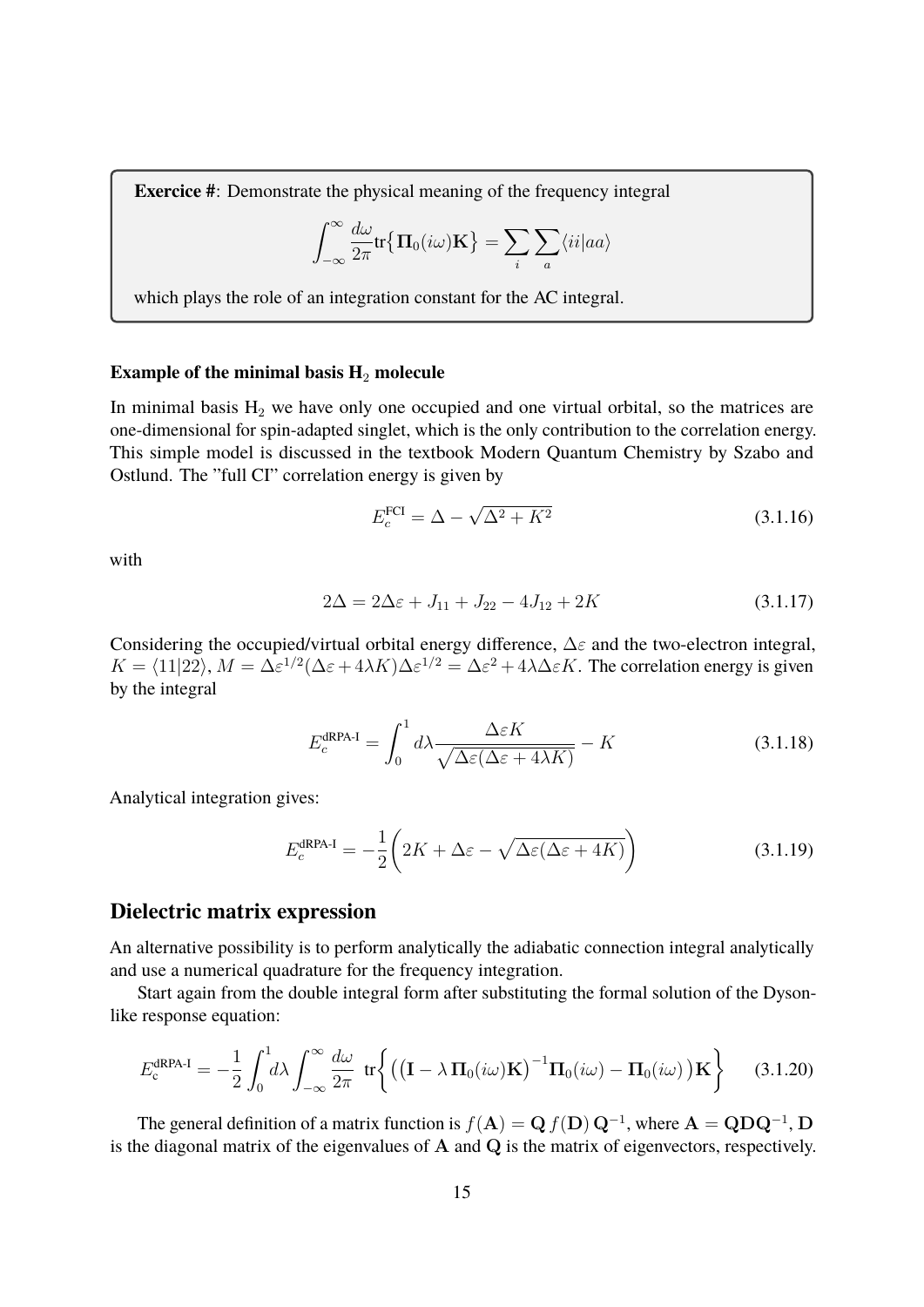$$
\Pi_{\lambda}(i\omega)\mathbf{K} = \mathbf{Q}(i\omega)\big(\mathbf{I} - \lambda \mathbf{D}(i\omega)\big)^{-1}\mathbf{D}(i\omega)\mathbf{Q}^{-1}(i\omega).
$$
 (3.1.21)

Using the cyclic invariance of the trace and denoting by  $d_i$  the *i*-th diagonal element of D, Eq. (3.1.5) becomes

$$
E_{\rm c}^{\rm dRPA-I} = -\frac{1}{2} \int_{-\infty}^{\infty} \frac{d\omega}{2\pi} \int_{0}^{1} d\lambda \sum_{i=1}^{n} \left\{ \frac{d_i(i\omega)}{1 - \lambda d_i(i\omega)} - d_i(i\omega) \right\}
$$
  
= 
$$
\frac{1}{2} \int_{-\infty}^{\infty} \frac{d\omega}{2\pi} \sum_{i=1}^{n} \left\{ \log(1 - d_i(i\omega)) + d_i(i\omega) \right\},
$$
(3.1.22)

where  $n$  denotes the total number of eigenvalues; specifically, in the occupied-virtual state representation used up to this point  $n = N_{exc}$ .

In matrix form Eq.  $(3.1.22)$  can be written as

$$
E_c^{\text{dRPA-I}} = \frac{1}{2} \int_{-\infty}^{\infty} \frac{d\omega}{2\pi} \text{tr} \left\{ \log \left( \mathbf{I} - \mathbf{\Pi}_0(i\omega) \mathbf{K} \right) + \mathbf{\Pi}_0(i\omega) \mathbf{K} \right\}.
$$
 (3.1.23)

We recognize here the matrix representation of the dielectric function,  $\varepsilon(i\omega) = I - \Pi_0(i\omega)K$ , and the dRPA-I correlation energy can be written as:

$$
E_c^{\text{dRPA-I}} = \frac{1}{2} \int_{-\infty}^{\infty} \frac{d\omega}{2\pi} \text{tr} \left\{ \log(\varepsilon(i\omega)) + \mathbf{I} - \varepsilon(i\omega) \right\} \tag{3.1.24}
$$

This expression may be called the *dielectric matrix formulation* of the dRPA-I correlation energy.

#### **Example of the minimal basis H**<sup>2</sup> **molecule**

The noninteracting response function is simply

$$
\Pi_0(i\omega) = -\frac{\Delta \varepsilon}{\Delta \varepsilon^2 + \omega^2} \tag{3.1.25}
$$

The correlation energy is given by the frequency integral

$$
E_c^{\text{dRPA-I}} = -\int_0^\infty \frac{d\omega}{2\pi} \log(1 - \Pi_0(i\omega) K) + \Pi_0(i\omega) K = \int_0^\infty \frac{d\omega}{2\pi} \frac{4K\Delta\varepsilon}{\Delta\varepsilon^2 + \omega^2}
$$
(3.1.26)

which can be carried out again analytical and yields the same result as the dielectric matrix formulation

$$
E_c^{\text{dRPA-I}} = \int_0^\infty \frac{d\omega}{2\pi} \left\{ \log \left( 1 + \frac{4K\,\Delta\varepsilon}{\Delta\varepsilon^2 + \omega^2} \right) - \frac{4K\,\Delta\varepsilon}{\Delta\varepsilon^2 + \omega^2} \right\}
$$
  
= 
$$
-\frac{1}{2} \left( 2K + \Delta\varepsilon - \sqrt{\Delta\varepsilon(\Delta\varepsilon + 4K)} \right)
$$
(3.1.27)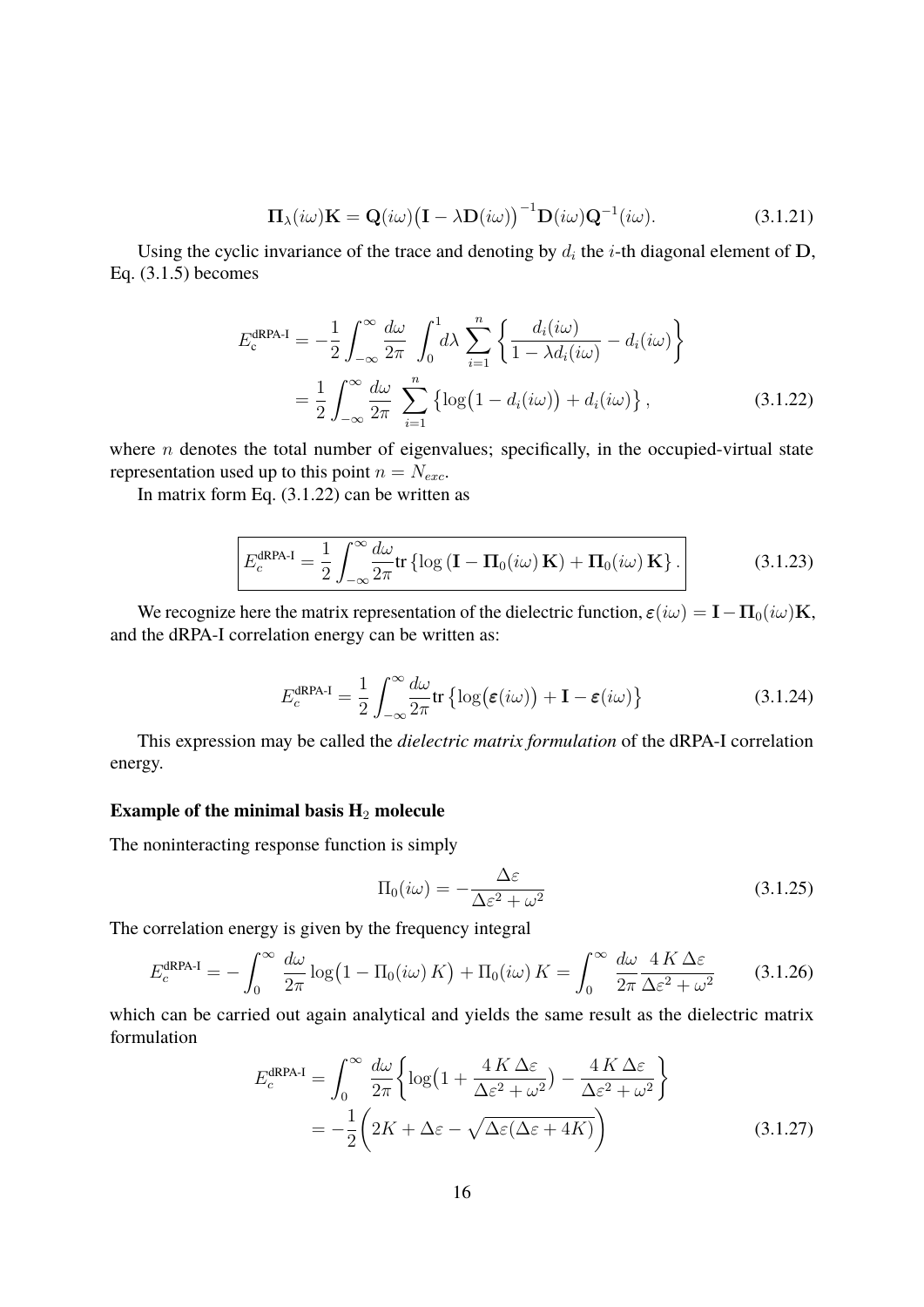#### **Plasmonic expression**

Both integrations can be performed analytically, leading to another, different RPA energy expression, which does not require any numerical quadrature. One can integrate either the AC expression or the dielectric one, both methods lead to the same result.

Let us consider the generalized non-hermitian RPA eigenvalue equation

$$
\mathbb{A}_{\lambda}\mathbb{C}_{\lambda,n} = \omega_{\lambda,n}\mathbb{A}\,\mathbb{C}_{\lambda,n},\tag{3.1.28}
$$

whose solutions come in pairs: positive excitation energies  $\omega_{\lambda,n}$  with eigenvectors  $\mathbb{C}_{\lambda,n}$  =  $(\mathbf{x}_{\lambda,n}, \mathbf{y}_{\lambda,n})$  and negative excitation energies  $\omega_{\lambda,-n} = -\omega_{\lambda,n}$  with eigenvectors  $\mathbb{C}_{\lambda,-n} = (\mathbf{y}_{\lambda,n}, \mathbf{x}_{\lambda,n}).$ The spectral representation of  $\mathbb{R}^{\text{RPA}}_{\lambda}(\omega)$  then writes

$$
\mathbb{J}_{\lambda}^{\text{RPA}}(\omega) = \sum_{n} \left\{ \frac{\mathbb{C}_{\lambda,n} \mathbb{C}_{\lambda,n}^{\text{T}}}{\omega - \omega_{\lambda,n} + i0^+} - \frac{\mathbb{C}_{\lambda,-n} \mathbb{C}_{\lambda,-n}^{\text{T}}}{\omega - \omega_{\lambda,-n} - i0^+} \right\},\tag{3.1.29}
$$

where the sum is over eigenvectors n with positive excitation energies  $\omega_{\lambda,n} > 0$ . The fluctuationdissipation theorem leads to the supermatrix representation of the correlation density matrix  $\mathbb{P}_{c,\lambda}^{\text{RPA}}$  (using contour integration in the upper half of the complex plane)

$$
\mathbb{P}_{c,\lambda}^{\text{RPA}} = -\int_{-\infty}^{\infty} \frac{d\omega}{2\pi i} e^{i\omega 0^+} [\Pi_{\lambda}^{\text{RPA}}(\omega) - \Pi_0(\omega)] = \sum_n \left\{ \mathbb{C}_{\lambda, -n} \mathbb{C}^{\text{T}}_{\lambda, -n} - \mathbb{C}_{0, -n} \mathbb{C}^{\text{T}}_{0, -n} \right\}, \quad (3.1.30)
$$

with the non-interacting eigenvectors  $\mathbb{C}_{0,-n} = (\mathbf{y}_{0,n}, \mathbf{x}_{0,n})$  with  $\mathbf{y}_{0,n} = \mathbf{0}$  and  $\mathbf{x}_{0,n} = \mathbf{1}_n$  (where  $1_n$  is the vector whose  $n^{\text{th}}$  component is 1 and all other components are zero). The explicit supermatrix expression of the RPA correlation density matrix is thus

$$
\mathbb{P}_{c,\lambda}^{\text{RPA}} = \begin{pmatrix} \mathbf{Y}_{\lambda} \mathbf{Y}_{\lambda}^{T} & \mathbf{Y}_{\lambda} \mathbf{X}_{\lambda}^{T} \\ \mathbf{X}_{\lambda} \mathbf{Y}_{\lambda}^{T} & \mathbf{X}_{\lambda} \mathbf{X}_{\lambda}^{T} \end{pmatrix} - \begin{pmatrix} \mathbf{0} & \mathbf{0} \\ \mathbf{0} & \mathbf{I} \end{pmatrix},
$$
(3.1.31)

where  $X_{\lambda}$  and  $Y_{\lambda}$  are the matrices whose columns contain the eigenvectors  $x_{\lambda,n}$  and  $y_{\lambda,n}$ .

In the following we show the second analytic integration starting from the AC expression, which is rewritten in an equivalent form as

$$
E_c^{\text{dRPA-I}} = \frac{1}{2} \int_0^1 d\lambda \sum_n \text{Tr} \left\{ \mathbb{C}^{\text{T}}_{\lambda, -n} \mathbb{V} \mathbb{C}_{\lambda, -n} - \mathbb{C}^{\text{T}}_{0, -n} \mathbb{V} \mathbb{C}_{0, -n} \right\},\tag{3.1.32}
$$

obtained by a cyclic permutation of the matrices in the trace. Since the positive excitation energies can be written as [11, 22]

$$
\omega_{\lambda,n}^{\text{dRPA}} = \mathbb{C}_{\lambda,-n}^{\text{T}} \mathbb{A}_{\lambda}^{\text{dRPA}} \mathbb{C}_{\lambda,-n},
$$
\n(3.1.33)

the derivative of  $\omega_{\lambda,n}$  with respect to  $\lambda$  gives

$$
\frac{d\omega_{\lambda,n}^{\text{dRPA}}}{d\lambda} = \mathbb{C}_{\lambda,-n}^{\text{T}} \frac{d\mathbb{A}_{\lambda}^{\text{dRPA}}}{d\lambda} \mathbb{C}_{\lambda,-n} = \mathbb{C}_{\lambda,-n}^{\text{T}} \mathbb{V} \mathbb{C}_{\lambda,-n},
$$
\n(3.1.34)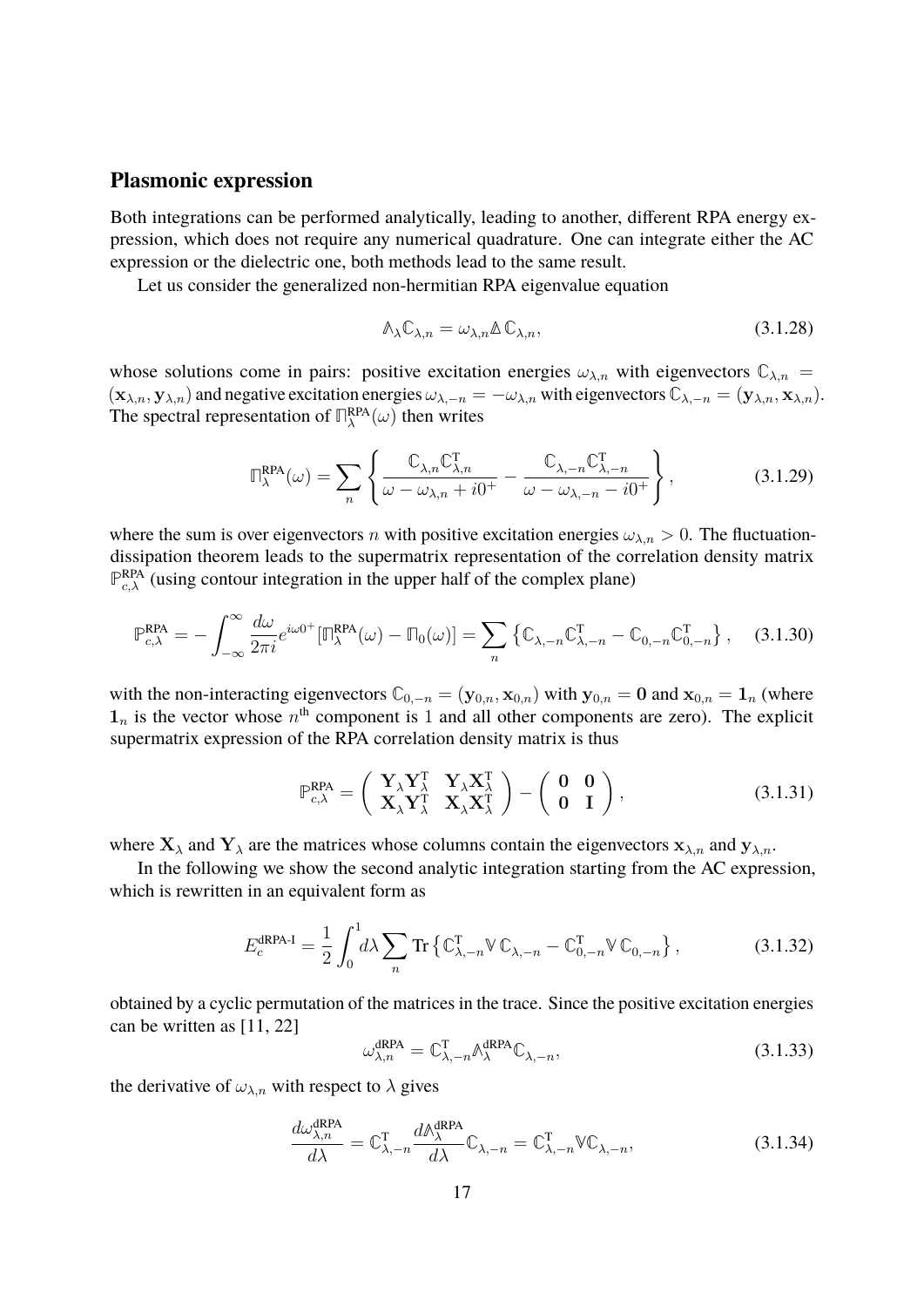which allows one to perform the integral over  $\lambda$  in 3.1.32 analytically, leading to the plasmon formula

$$
E_c^{\text{dRPA-I}} = \frac{1}{2} \sum_n \left( \omega_{1,n}^{\text{dRPA}} - \omega_{0,n} - \mathbb{C}_{0,-n}^{\text{T}} \mathbb{V} \mathbb{C}_{0,-n} \right)
$$
  
= 
$$
\frac{1}{2} \sum_n \left( \omega_{1,n}^{\text{dRPA}} - \omega_n^{\text{dTDA}} \right),
$$
 (3.1.35)

where  $\sum_{n} \omega_n^{\text{dTDA}} = \sum_{n} \mathbb{C}_{0,-n}^{\text{T}} \mathbb{A}_1^{\text{RPA}} \mathbb{C}_{0,-n} = \sum_{n} \omega_{0,n} + \mathbb{C}_{0,-n}^{\text{T}} \mathbb{V} \mathbb{C}_{0,-n}$  is the sum of the (positive) excitation energies in the direct Tamm-Dancoff approximation (dTDA). The sum of the dTDA excitation energies can also be expressed as  $\sum_n \omega_n^{\text{dTDA}} = \text{tr}\{\boldsymbol{\varepsilon} + \mathbf{K}\}.$ 

**Exercice #**: When taking the derivative in Eq. (3.1.34) we have used an analog of the Hellmann-Feynman theorem for the excitation energies:

$$
\frac{d\omega_{\lambda,n}^{\text{RPA}}}{d\lambda} = \mathbb{C}_{\lambda,-n}^{\text{T}} \frac{\mathbb{A}_{\lambda}^{\text{RPA}}}{d\lambda} \mathbb{C}_{\lambda,-n}
$$

which holds as a consequence of the fact that  $\omega_{\lambda,n}^{RPA}$  excitation energies are solutions of a (non-Hermitian) eigenvalue problem Prove the theorem.

The correlation energy expression, Eq. (3.1.35) has a direct physical interpretation as the shift of the zero-point energy of a set of noninteracting harmonic oscillators upon the switching on of their interaction.

#### **Example of the minimal basis H**<sup>2</sup> **molecule**

Using the results derived in the course on Green's function, the time-dependent Hartree excitation energies are given by the spin-adapted dRPA  ${}^{1}$ A and  ${}^{1}$ B matrices. In our 1-dimensional case

$$
\omega^{\text{dRPA}} = \sqrt{\left(\frac{1}{A} + \frac{1}{B}\right)\left(\left(\frac{1}{A} - \frac{1}{B}\right)\right)} = \sqrt{\left(4K + \Delta\varepsilon\right)\Delta\varepsilon}
$$
(3.1.36)

and the TDA excitation energy,  $\omega^{\text{dTDA}} = 1$   $A = \Delta \varepsilon + 2K$ . The correlation energy given by the plasmon formula is:

$$
E_c^{\text{dRPA-I}} = \frac{1}{2} \left( \sqrt{(4K + \Delta \varepsilon) \Delta \varepsilon} - \Delta \varepsilon - 2K \right),\tag{3.1.37}
$$

which agrees with the dielectric matrix and density matrix values.

# **3.2 Hartree-Fock reference: RPA with exchange**

We have seen that the exact AC-DFT formula in the WFT case must involve one-electron correction terms, which are necessary to take into account the non-constancy of the density along this connection path. Crude approximations would be necessary to remove these correction terms and the resulting approximate AC-FDT formula, which involves only the frequency-dependent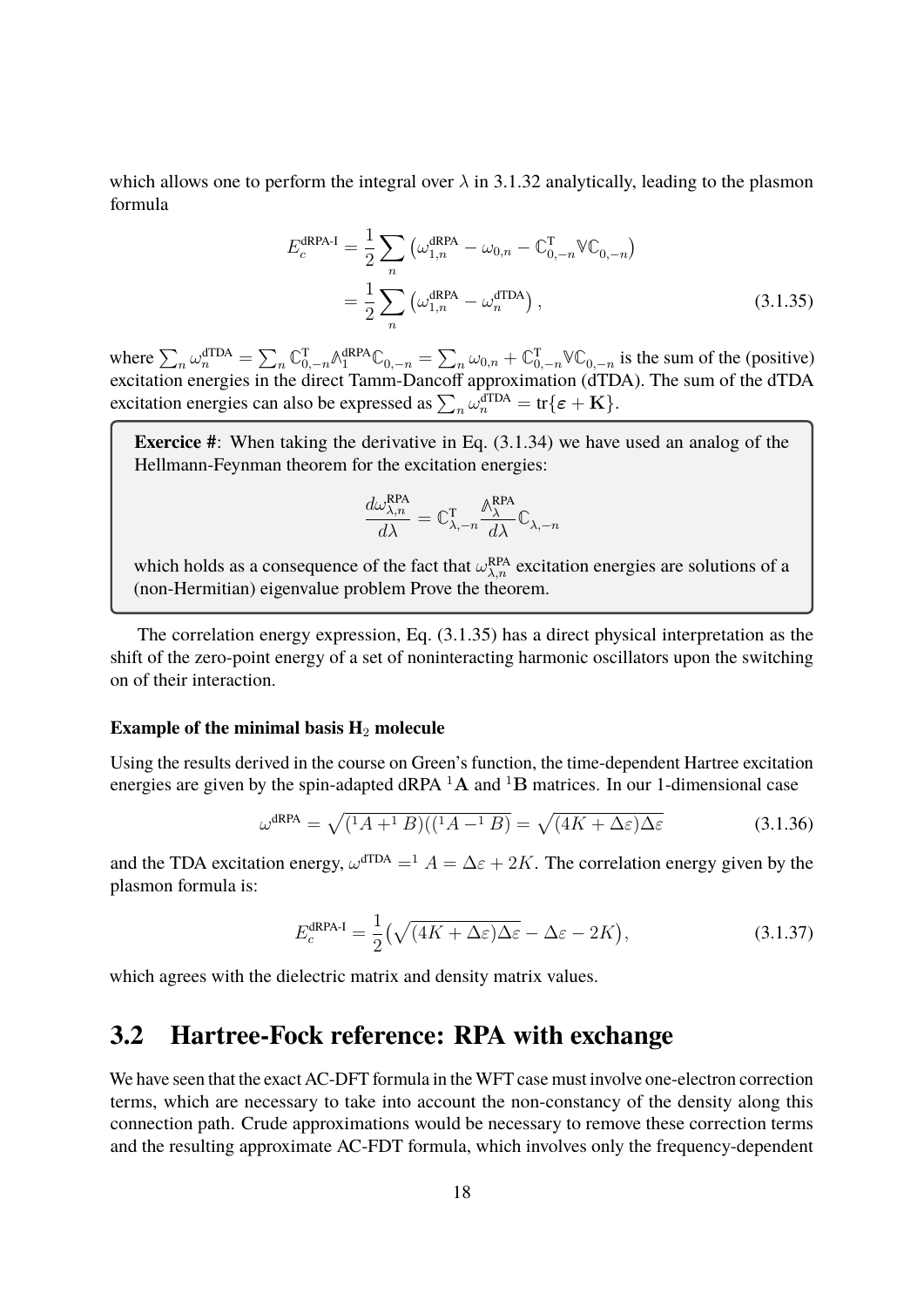response function is not only difficult to calculate, but it is doomed to fail because of the neglected terms. It can be anticipated that an approximate calculation of the response function, more precisely of the polarization propagator based on the Hartree-Fock independent particle reference, is not going to lead precise estimates of the correlation energy.

In spite of these facts, it is of some interest to briefly overview the Hartree-Fock based RPA approach, where, in contrast to the dRPA, exchange effects are consistently taken into account. According to the common usage in quantum chemistry, RPA is used as a synonym of the timedependent Hartree-Fock method, while the dRPA would correspond to a time-dependent Hartree approach. In the following, in order to make clear the distinction between the two types of methods the acronym RPAx will be used when the response function is calculated at the TDHF level.

The RPAx equations are fully analogous to the dRPA variant, the only difference is that the A and B matrices are defined with antisymmetrized two-electron integrals and the orbitals are supposed to satisfy the Hartree-Fock equations. In the case of non-HF orbitals the definition of A and B matrices should be, in principle, modified.

#### **RPAx equations**

In order to fix notations, we recall that the RPAx polarization propagator at interaction strength  $\lambda$ writes as

$$
\mathbb{T}_{\lambda}^{\text{RPAx}}(\omega) = -(\mathbb{A}_{\lambda} - \omega \,\Delta)^{-1},\tag{3.2.1}
$$

where the supermatrix **Λ**<sup>λ</sup> is calculated with the Hartree-Fock kernel **W**,

$$
\mathbb{A}_{\lambda}^{\text{RPAx}} = \mathbb{A}_0 + \lambda \mathbb{W}.\tag{3.2.2}
$$

The Hartree-Fock kernel is

$$
\mathbb{W} = \begin{pmatrix} \mathbf{A}' & \mathbf{B} \\ \mathbf{B} & \mathbf{A}' \end{pmatrix},\tag{3.2.3}
$$

with the antisymmetrized two-electron integrals

$$
A'_{ia,jb} = \langle ib||aj \rangle = \langle ib|aj \rangle - \langle ib|ja \rangle = K_{ia,jb} - J_{ia,jb}, \qquad (3.2.4)
$$

and

$$
B_{ia,jb} = \langle ab||ij\rangle = \langle ab|ij\rangle - \langle ab|ji\rangle = K_{ia,jb} - K'_{ia,jb}.
$$
\n(3.2.5)

#### **AC-RPAx-II energy expression**

The RPAx-II correlation energy can be written in terms of the eigenvectors of the RPAx polarization propagator

$$
E_c^{\text{RPAx-II}} = \frac{1}{4} \int_0^1 d\lambda \sum_n \text{Tr} \left\{ \mathbb{W} \mathbb{C}_{\lambda, -n} \mathbb{C}_{\lambda, -n}^{\text{T}} - \mathbb{W} \mathbb{C}_{0, -n} \mathbb{C}_{0, -n}^{\text{T}} \right\},\tag{3.2.6}
$$

or, using the block structure of **W** [3.2.3],

$$
E_c^{\text{RPAx-II}} = \frac{1}{4} \int_0^1 d\lambda \, \text{tr} \left\{ \left( \mathbf{Y}_{\lambda} \mathbf{Y}_{\lambda}^{\text{T}} + \mathbf{X}_{\lambda} \mathbf{X}_{\lambda}^{\text{T}} - \mathbf{I} \right) \mathbf{A}' + \left( \mathbf{Y}_{\lambda} \mathbf{X}_{\lambda}^{\text{T}} + \mathbf{X}_{\lambda} \mathbf{Y}_{\lambda}^{\text{T}} \right) \mathbf{B} \right\}. \tag{3.2.7}
$$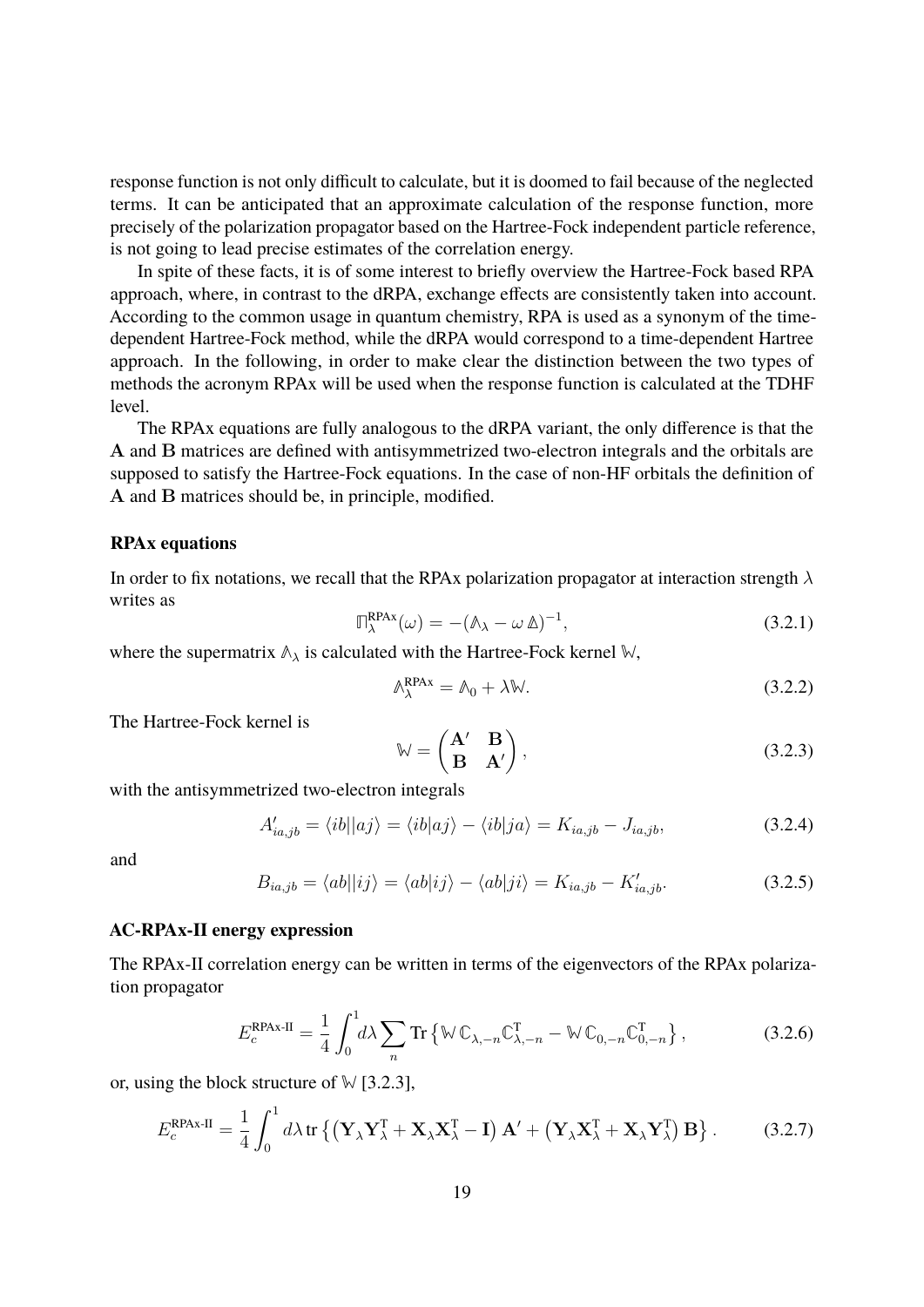Using the matrix  $\mathbf{Q}_{\lambda}$  which is given by

$$
Q_{\lambda}^{\text{RPAx}} = (\mathbf{X}_{\lambda} + \mathbf{Y}_{\lambda}) (\mathbf{X}_{\lambda} + \mathbf{Y}_{\lambda})^{\text{T}}
$$
  
=  $(\boldsymbol{\varepsilon} + \lambda \mathbf{A}' - \lambda \mathbf{B})^{1/2} (\mathbf{M}_{\lambda}^{\text{RPAx}})^{-1/2} (\boldsymbol{\varepsilon} + \lambda \mathbf{A}' - \lambda \mathbf{B})^{1/2},$  (3.2.8)

with

$$
\mathbf{M}_{\lambda}^{\text{RPAx}} = \left(\boldsymbol{\varepsilon} + \lambda \mathbf{A}' - \lambda \mathbf{B}\right)^{1/2} \left(\boldsymbol{\varepsilon} + \lambda \mathbf{A}' + \lambda \mathbf{B}\right) \left(\boldsymbol{\varepsilon} + \lambda \mathbf{A}' - \lambda \mathbf{B}\right)^{1/2},\tag{3.2.9}
$$

and the inverse  $\mathbf{Q}_{\lambda}^{-1}$ 

$$
\left(\mathbf{Q}_{\lambda}^{\text{RPAx}}\right)^{-1} = \left(\boldsymbol{\varepsilon} + \lambda \mathbf{A}' - \lambda \mathbf{B}\right)^{-1/2} \left(\mathbf{M}_{\lambda}^{\text{RPAx}}\right)^{1/2} \left(\boldsymbol{\varepsilon} + \lambda \mathbf{A}' - \lambda \mathbf{B}\right)^{-1/2},\tag{3.2.10}
$$

we arrive at the adiabatic-connection formula for the RPAx-II correlation energy

$$
E_c^{\text{RPAx-II}} = \frac{1}{4} \int_0^1 d\lambda \, \text{tr} \left\{ \frac{1}{2} \mathbf{Q}_{\lambda}^{\text{RPAx}} \left( \mathbf{A}' + \mathbf{B} \right) + \frac{1}{2} \left( \mathbf{Q}_{\lambda}^{\text{RPAx}} \right)^{-1} \left( \mathbf{A}' - \mathbf{B} \right) - \mathbf{A}' \right\}. \tag{3.2.11}
$$

which is much more complicated as the dRPA-I correlation energy. The above expressions are written in spinorbitals. In practical applications for closed-shell systems a spin-adapted formulation is more advantageous. Details are given in Ref. [26], only the final result is cited here:

$$
E_c^{\text{RPAx-II}} = \frac{1}{4} \int_0^1 d\lambda \, \text{tr} \left\{ \frac{1}{2} \left( {}^1\mathbf{Q}_{\lambda}^{\text{RPAx}} \right) \left( {}^1\mathbf{A}' + {}^1\mathbf{B} \right) + \frac{1}{2} \left( {}^1\mathbf{Q}_{\lambda}^{\text{RPAx}} \right)^{-1} \left( {}^1\mathbf{A}' - {}^1\mathbf{B} \right) - {}^1\mathbf{A}' \right\} + \frac{3}{4} \int_0^1 d\lambda \, \text{tr} \left\{ \frac{1}{2} \left( {}^3\mathbf{Q}_{\lambda}^{\text{RPAx}} \right) \left( {}^3\mathbf{A}' + {}^3\mathbf{B} \right) + \frac{1}{2} \left( {}^3\mathbf{Q}_{\lambda}^{\text{RPAx}} \right)^{-1} \left( {}^3\mathbf{A}' - {}^3\mathbf{B} \right) - {}^3\mathbf{A}' \right\}.
$$
\n(3.2.12)

which is a sum of singlet and triplet contributions.

#### **RPAx-II plasmon formula**

The plasmon formula for the RPAx-II correlation energy is found by taking profit of the cyclic invariance of the trace to rewrite 3.2.6 as

$$
E_c^{\text{RPAx-II}} = \frac{1}{4} \int_0^1 d\lambda \sum_n \text{Tr} \left\{ \mathbb{C}^{\text{T}}_{\lambda, -n} \mathbb{W} \mathbb{C}_{\lambda, -n} - \mathbb{C}^{\text{T}}_{0, -n} \mathbb{W} \mathbb{C}_{0, -n} \right\},\tag{3.2.13}
$$

and then using  $d\omega_{\lambda,n}^{\text{RPAx}}/d\lambda = \mathbb{C}_{\lambda,-n}^{T} (d\mathbb{A}_{\lambda}^{\text{RPAx}}/d\lambda)\mathbb{C}_{\lambda,-n} = \mathbb{C}_{\lambda,-n}^{T} \mathbb{W}\mathbb{C}_{\lambda,-n}$  the analytical integration over  $\lambda$  leads to

$$
E_c^{\text{RPAx-II}} = \frac{1}{4} \sum_n \left( \omega_{1,n}^{\text{RPAx}} - \omega_{0,n} - \mathbb{C}_{0,-n}^{\text{T}} \mathbb{W}\mathbb{C}_{0,-n} \right)
$$
  
= 
$$
\frac{1}{4} \sum_n \left( \omega_{1,n}^{\text{RPAx}} - \omega_n^{\text{TDAx}} \right),
$$
 (3.2.14)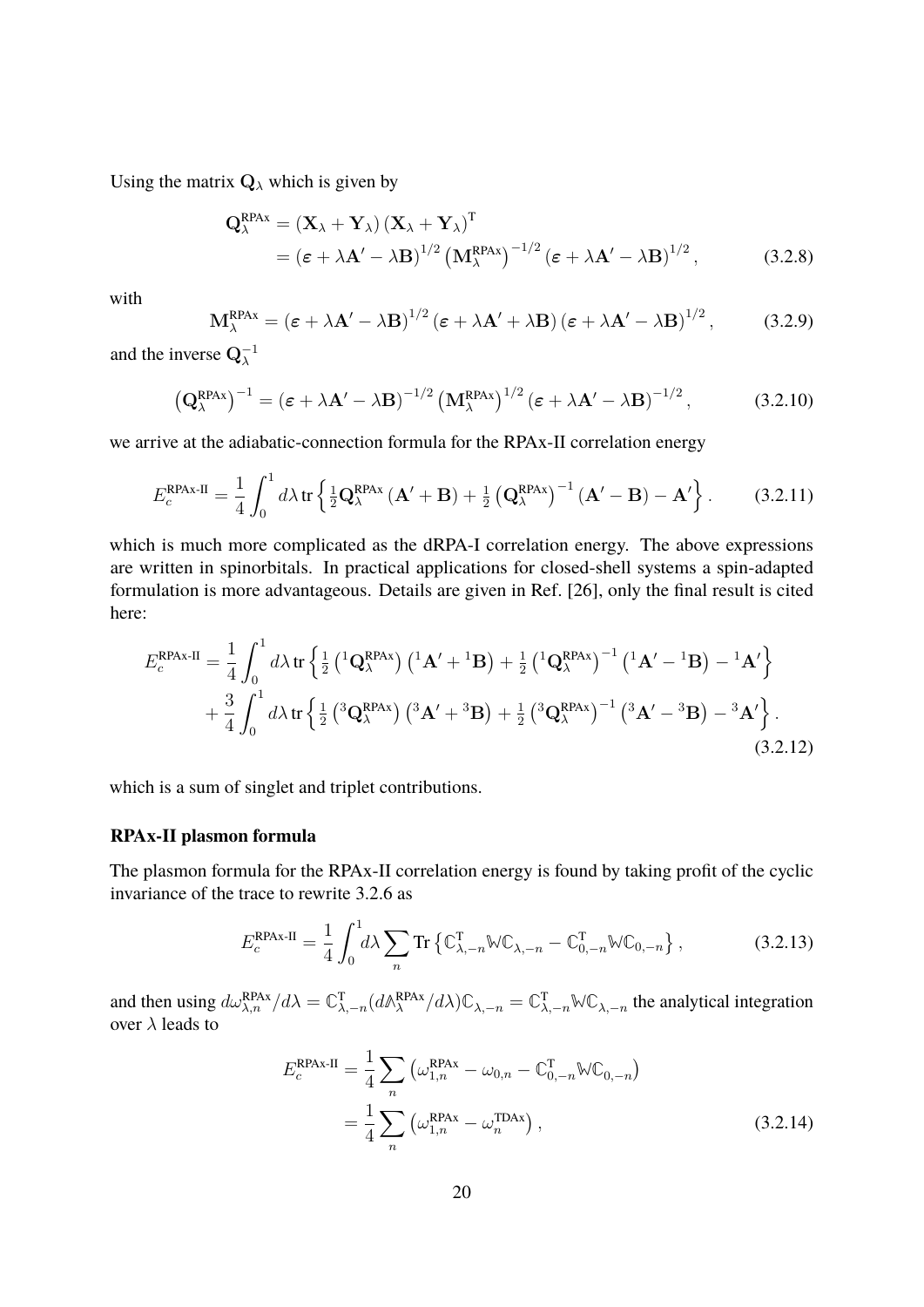where  $\sum_{n} \omega_n^{\text{TDAx}} = \sum_{n} \mathbb{C}_{0,-n}^{\text{T}} \mathbb{A}_1^{\text{RPAx}} \mathbb{C}_{0,-n} = \sum_{n} \omega_{0,n} + \mathbb{C}_{0,-n}^{\text{T}} \mathbb{W}\mathbb{C}_{0,-n}$  is the sum of the (positive) excitation energies in the Tamm-Dancoff approximation with exchange (TDAx) or configuration interaction singles (CIS). The sum of the TDAx excitation energies can also be expressed as  $\sum_n \omega_n^{\text{TDAx}} = \text{tr} \{\varepsilon + \mathbf{A}'\}.$  This plasmon formula was first presented by McLachlan and Ball [11] in the quantum chemistry literature.

The RPAx-II plasmon formula decomposes into sums over singlet and triplet excitation energies

$$
E_c^{\text{RPAx-II}} = \frac{1}{4} \sum_n \left( {}^1\omega_{1,n}^{\text{RPAx}} - {}^1\omega_n^{\text{TDAx}} \right) + \frac{3}{4} \sum_n \left( {}^3\omega_{1,n}^{\text{RPAx}} - {}^3\omega_n^{\text{TDAx}} \right), \tag{3.2.15}
$$

# **3.3 Ring CCD and RPA**

The possibility of a close connection between the RPA and ring coupled cluster doubles correlation energies has been remarked by several authors in the past. In certain cases the close connection becomes strict identity, which might seem to be surprising. In the section we explore these relationships.

#### **CCD**

The coupled cluster doubles method is based on the following form of the correlated wave function:

$$
|\Psi_{\rm CCD}\rangle = \exp(\hat{T}_2)|\Phi_{\rm HF}\rangle \tag{3.3.1}
$$

where double excitations operator  $\hat{T}_2 = \frac{1}{4}$  $\frac{1}{4}\sum t_{ij}^{ab}\, \hat{a}^{\dagger}_a \hat{a}_i \hat{a}^{\dagger}_b$  $\phi^{\dagger}_{i} \hat{a}_{j}$  is parametrized by the amplitudes  $t_{ij}^{ab}$ . The CCD correlation energy is

$$
E_c^{\text{CCD}} = \langle \Phi_{\text{HF}} | \hat{H} | \Psi_{\text{CCD}} \rangle - \langle \Phi_{\text{HF}} | \hat{H} | \Phi_{\text{HF}} \rangle = \frac{1}{4} \sum \langle ab | |ij \rangle t_{ij}^{ab} = \frac{1}{4} \text{tr}[\mathbf{B} \mathbf{T}] \tag{3.3.2}
$$

where  $B_{ia,jb} = \langle ab||ij \rangle$  are antisymmetrized two-electron integrals. The CCD amplitudes satisfy the nonlinear equations,

$$
0 = \langle \Phi_{ij}^{ab} | \exp(-\hat{T}_2) \hat{H} \exp(\hat{T}_2) | \Phi \rangle.
$$
 (3.3.3)

The CCD equations can be simplified by keeping only certain kind of terms. One speaks about *ring coupled cluster doubles* approximation, when only the terms corresponding to the particle-hole ring contractions are retained. The rCCD equations can be expressed as

$$
0 = B + AT + TA + TBT \tag{3.3.4}
$$

with  $A_{ia,jb} = (\varepsilon_a - \varepsilon_i)\delta_{ij}\delta_{ab} + \langle ib||aj\rangle.$ 

Although CCD and rCCD, when they are derived from a Hartree-Fock reference naturally involve exchange, a further approximation can be introduced in a DFT context: the antisymmetrized two-electron integrals are replaced by non-antisymmetrized integrals. The resulting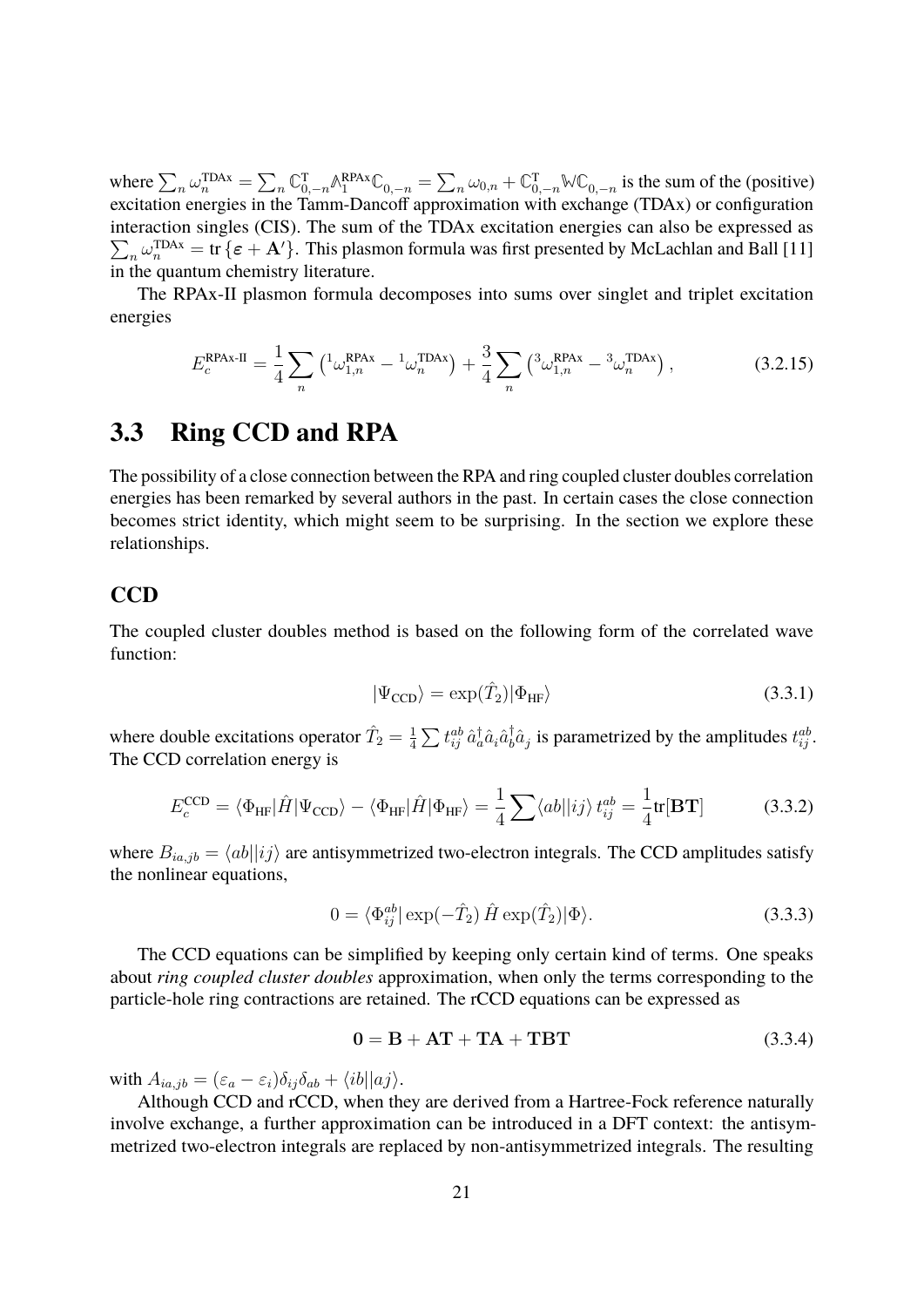direct ring CCD (ddccd) method is similar to the rCCD, excepted the definition of the A and B matrices:  $B_{ia,jb}^{drCCD} = \langle ab|ij \rangle$  and  $A_{ia,jb}^{ddccd} = (\varepsilon_a - \varepsilon_i)\delta_{ij}\delta_{ab} + \langle ib|aj \rangle$ , and the energy expression, which takes a pre-factor of  $1/2$  instead of  $1/4$ :

$$
E_c^{\text{drCCD}} = \frac{1}{2} \text{tr}[\mathbf{B}^{\text{drCCD}} \mathbf{T}^{\text{drCCD}}] \tag{3.3.5}
$$

#### **Equivalence of RPA and ring CCD**

In 2008, Kresse and his coworkers implemented the rCCD method in VASP and realized that the obtained correlation energies systematically agreed with the RPA results. It was obvious that such an agreement cannot be a question of hazard. Inspired by the numerical observations of the VASP group, presented at a conference in september 2008, Scuseria [27] succeeded in proving formally the equivalence of these methods.

Write the RPA generalized eigenvalue problem in the following form:

$$
\begin{pmatrix} \mathbf{A} & \mathbf{B} \\ -\mathbf{B} & -\mathbf{A} \end{pmatrix} \begin{pmatrix} \mathbf{X} \\ \mathbf{Y} \end{pmatrix} = \begin{pmatrix} \mathbf{X} \\ \mathbf{Y} \end{pmatrix} \boldsymbol{\omega},
$$
(3.3.6)

Multiply from the right by  $X^{-1}$  and introduce the notations  $\mathbf{R} = \mathbf{X}\boldsymbol{\omega}\mathbf{X}^{-1}$  and  $\mathbf{T} = \mathbf{Y}\mathbf{X}^{-1}$ 

$$
\begin{pmatrix} \mathbf{A} & \mathbf{B} \\ -\mathbf{B} & -\mathbf{A} \end{pmatrix} \begin{pmatrix} \mathbf{I} \\ \mathbf{T} \end{pmatrix} = \begin{pmatrix} \mathbf{I} \\ \mathbf{T} \end{pmatrix} \mathbf{R},
$$
\n(3.3.7)

Alter multiplication from the left by  $(T - I)$ 

$$
(\mathbf{T} - \mathbf{I}) \begin{pmatrix} \mathbf{A} & \mathbf{B} \\ -\mathbf{B} & -\mathbf{A} \end{pmatrix} \begin{pmatrix} \mathbf{I} \\ \mathbf{T} \end{pmatrix} = (\mathbf{T} - \mathbf{I}) \begin{pmatrix} \mathbf{I} \\ \mathbf{T} \end{pmatrix} \mathbf{R},
$$
(3.3.8)

and carrying out the matrix multiplications we obtain the rCCD equation:

$$
B + AT + TA + TBT = 0 \qquad (3.3.9)
$$

From the RPA equations we obtain the relationship  $A + BT = R$  which allows us to rewrite the energy expression:

$$
E_c = \frac{1}{2}\text{tr}[\mathbf{B}\mathbf{T}] = \frac{1}{2}\text{tr}[\mathbf{R} - \mathbf{A}] = \frac{1}{2}\text{tr}[\omega - \mathbf{A}]
$$
\n(3.3.10)

which is just the dRPA plasmon formula.

#### **RPAx-II and ring-CCD**

The ring CCD approximation corresponding to the RPAx-II plasmon formula can be derived in full analogy with the dRPA-I case. The rCCD correlation energy in spin-adapted formulation is

$$
E_{c,\text{RPAx-II}} = \frac{1}{4} \text{tr} \left\{ ^1\mathbf{B} ^1\mathbf{T}_{\text{RPAx}} + 3 ^3\mathbf{B} ^3\mathbf{T}_{\text{RPAx}} \right\},\tag{3.3.11}
$$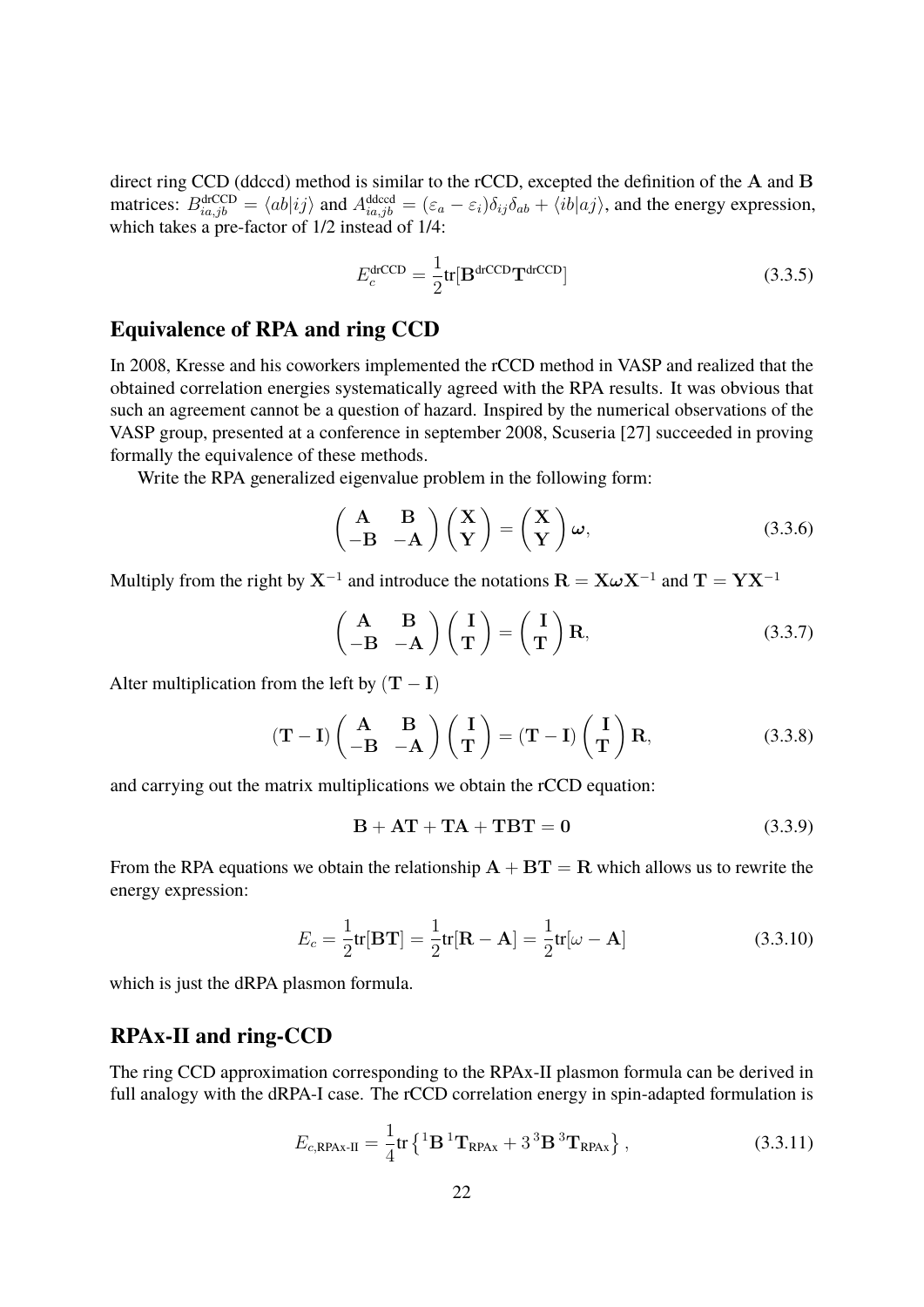where the singlet and triplet amplitudes  ${}^{1}T_{RPAx}$  and  ${}^{3}T_{RPAx}$  satisfy the equations

$$
{}^{1}B + {}^{1}A {}^{1}T_{RPAx} + {}^{1}T_{RPAx} {}^{1}A + {}^{1}T_{RPAx} {}^{1}B {}^{1}T_{RPAx} = 0, \qquad (3.3.12)
$$

and

$$
{}^{3}B + {}^{3}A \, {}^{3}T_{RPAx} + {}^{3}T_{RPAx} {}^{3}A + {}^{3}T_{RPAx} \, {}^{3}B \, {}^{3}T_{RPAx} = 0, \tag{3.3.13}
$$

where  ${}^{1}A_{ia,jb} = \Delta \epsilon_{ia,jb} + 2 \langle ib|aj \rangle - \langle ib|ja \rangle$ ,  ${}^{1}B_{ia,jb} = 2 \langle ab|ij \rangle - \langle ab|ji \rangle$ ,  ${}^{3}A_{ia,jb} = \Delta \epsilon_{ia,jb}$  $\langle ib|ja \rangle$ , and  ${}^3B_{ia,jb} = -\langle ab|ji \rangle$ .

#### **First order limit: MP2**

The amplitude equations in spinorbitals are solved iteratively starting with the first approximation

$$
\mathbf{B} + \Delta \varepsilon \mathbf{T}_{\text{RPAx}}^{(1)} + \mathbf{T}_{\text{RPAx}}^{(1)} \Delta \varepsilon = \mathbf{0},\tag{3.3.14}
$$

leading to the MP2 energy by substitution of  $\mathrm{T}_{\text{RP}}^{(1)}$ RPAx

$$
\mathbf{T}_{ia,jb}^{(1)} = \frac{\langle ab|ij\rangle - \langle ab|ji\rangle}{\Delta\epsilon_{ia,jb} + \Delta\epsilon_{jb,ia}}
$$
(3.3.15)

in the energy formula

$$
E_{c,\text{MP2}} = \frac{1}{4} \text{tr} \left\{ \mathbf{B} \mathbf{T}_{\text{RPAx}}^{(1)} \right\} = \frac{1}{4} \sum_{iajb} \frac{|\langle ij||ab\rangle|^2}{\varepsilon_i + \varepsilon_i - \varepsilon_a - \varepsilon_b},
$$
(3.3.16)

which is the usual MP2 energy expression in spinorbitals. Remark that the exchange-free drCCD approximation leads to a "direct MP2" energy, instead of the usual MP2, at the first order.

#### **Corrections to RPAx-II**

The Hartree-Fock based rCCD method provides rather poor results. A diagrammatic analysis of the rCCD energy expression, Fukuda was the first to realize that although the second order result is correct, higher order contributions appear with an incorrect, too low by a factor of 2, coefficient. Szabo and Ostlund showed in 1977 that the RPAx-II method predicts a wrong asymptotic behavior of the intermolecular dispersion energy: the vdW coefficient is an average of the TDHF(RPA) and MP2 dispersion coefficients. Moszynski and coworkers analyzed the RPAx-II energy expression from the viewpoint of intermolecular interactions and proposed independently the same correction as Fukuda:

$$
E_c^{\text{Fukuda}} = 2E_c^{\text{RPAx-II}} - E_c^{\text{MP2}}
$$
\n(3.3.17)

This correction repairs the asymptotic behavior of the  $R^{-6}$  contribution to the intermolecular forces. Szabo and Ostlund showed that there are other problems: e.g. RPAx-II introduces nonphysical contributions as well.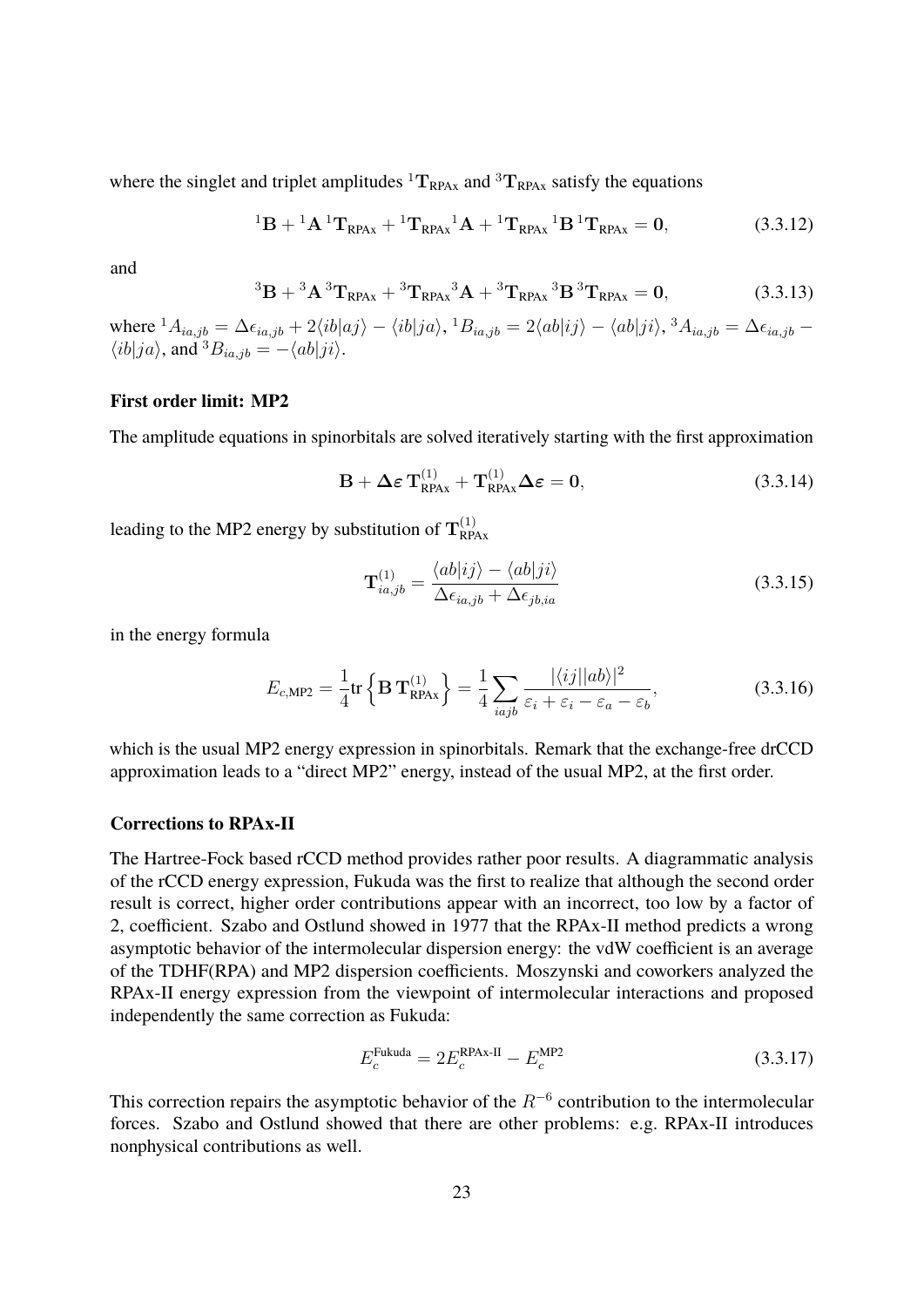#### **Amplitudes and correlation density matrix elements**

If we compare the drCCD and dRPA(AC) correlation energy expressions

$$
E_c^{\text{drCCD}} = \frac{1}{2} \text{tr}[\mathbf{B} \mathbf{T}^{\text{drCCD}}] \qquad E_c^{\text{dRPA}} = \frac{1}{2} \text{tr}[\mathbf{B} \overline{\mathbf{P}}_c^{\text{dRPA}}]
$$
(3.3.18)

where we define the adiabatic connection averaged correlation density matrix,  $\overline{P}_c = \int_0^1 d\lambda P_{c,\lambda}$ . At first glance one may think that the correlation density matrix  $\overline{P}_c$  and the amplitude matrix T are the same. This is not the case at all,  $\overline{P}_c \neq T$ , a fact that is less surprising if we consider that they obey quite different equations.

The Riccatti equation at arbitrary interaction strength reads as

$$
\lambda \mathbf{K} + (\epsilon + \lambda \mathbf{K}), \mathbf{T}_{\lambda} + \mathbf{T}_{\lambda} (\epsilon + \lambda \mathbf{K}) + \lambda \mathbf{T}_{\lambda} \mathbf{K} \mathbf{T}_{\lambda} = \mathbf{0}.
$$

Using the normalization conditions

$$
\mathbf{X}_{\lambda}^{\mathrm{T}} \mathbf{X}_{\lambda} - \mathbf{Y}_{\lambda}^{\mathrm{T}} \mathbf{Y}_{\lambda} = \mathbf{I} \text{ and } \mathbf{Y}_{\lambda}^{\mathrm{T}} \mathbf{X}_{\lambda} = \mathbf{X}_{\lambda}^{\mathrm{T}} \mathbf{Y}_{\lambda}
$$

from the expression of the density matrix

$$
\mathbf{P}_{\lambda} = (\mathbf{X}_{\lambda} + \mathbf{Y}_{\lambda})(\mathbf{X}_{\lambda} + \mathbf{Y}_{\lambda})^{\mathrm{T}} - \mathbf{I}.
$$
 (3.3.19)

and the definition of the amplitude  $T = YX^{-1}$ , one obtains the following expression for the density matrix:

$$
\mathbf{P}_{\lambda} = 2\mathbf{T}_{\lambda}(\mathbf{I} - \mathbf{T}_{\lambda})^{-1} = 2(\mathbf{T}_{\lambda} + \mathbf{T}_{\lambda}^{2} + \mathbf{T}_{\lambda}^{3} + \mathbf{T}_{\lambda}^{4} + \ldots)
$$

such that the AC energy can be expressed by  $\lambda$ -dependent drCCD amplitudes

$$
E_{\rm c}^{\rm AC\text{-}dRPA} = \frac{1}{2} \int_0^1 d\lambda \, \text{tr}\{\mathbf{K} \, \mathbf{P}_{\lambda}\} = \frac{1}{2} \int_0^1 d\lambda \, \text{tr}\{\mathbf{K} \, 2\mathbf{T}_{\lambda} (\mathbf{I} - \mathbf{T}_{\lambda})^{-1}\}
$$

First, we show that the series expansion of the interaction strength averaged density matrix is term-by-term different from the series expansion of the amplitude. Inserting the expansion

$$
\mathbf{T}_{\lambda} = \lambda \mathbf{T}^{(1)} + \lambda^2 \mathbf{T}^{(2)} + \lambda^3 \mathbf{T}^{(3)} + \dots
$$

in the coupling strength averaged density matrix expansion, one obtains

$$
\overline{\mathbf{P}}_c = 2 \int_0^1 d\lambda \, \mathbf{T}_{\lambda} (\mathbf{I} - \mathbf{T}_{\lambda})^{-1} = \mathbf{T}^{(1)} + \frac{2}{3} \left( \mathbf{T}^{(2)} + (\mathbf{T}^{(1)})^2 \right) + \n+ \frac{2}{4} \left( \mathbf{T}^{(3)} + \mathbf{T}^{(2)} \mathbf{T}^{(1)} + \mathbf{T}^{(1)} \mathbf{T}^{(2)} + (\mathbf{T}^{(1)})^3 \right) + \dots
$$
\n(3.3.20)

Disregarded from the first term  $T^{(1)}$ , all higher order terms appear with different prefactors in the two expansions, proving that these matrices are different.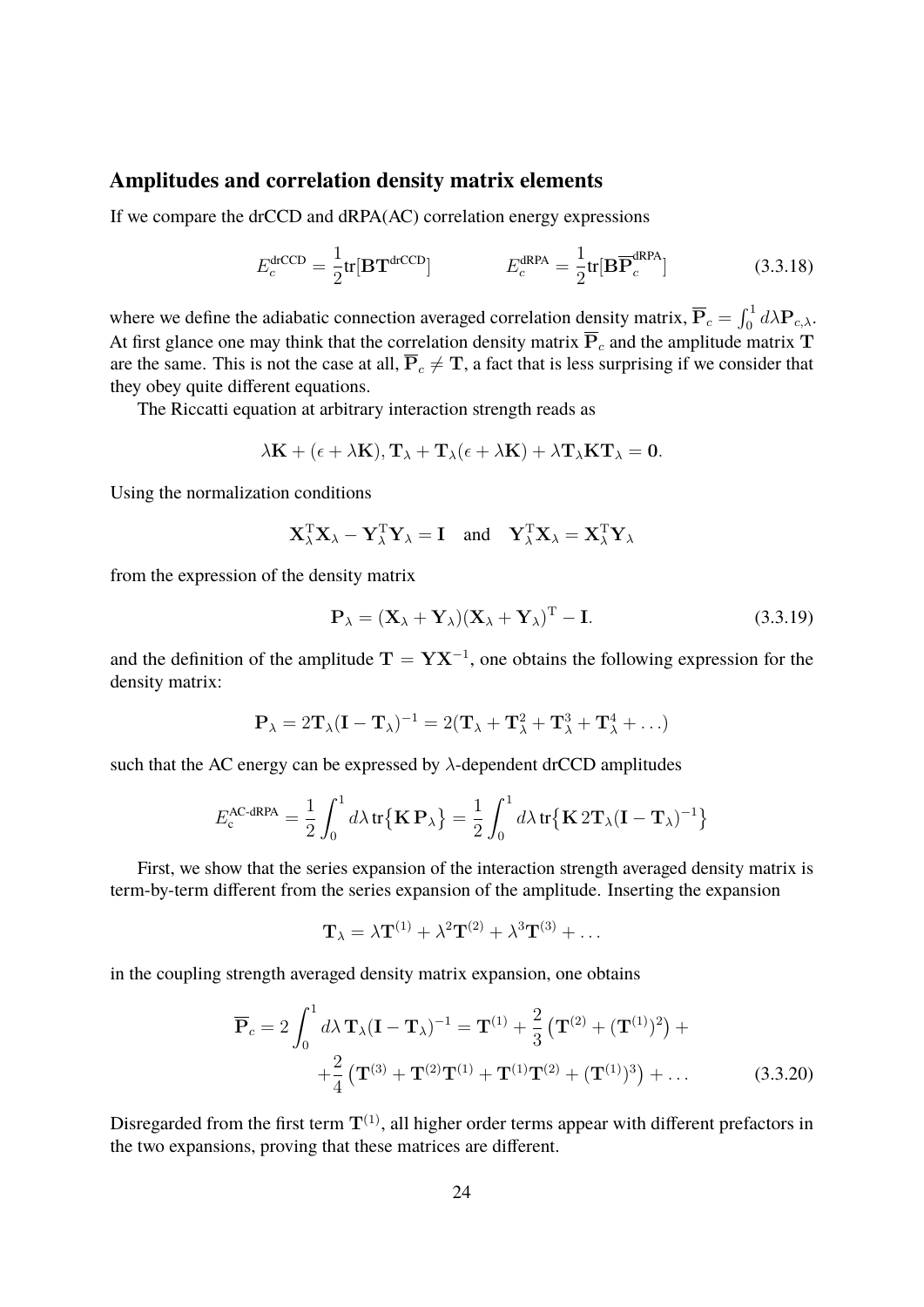In spite of that lack of equality of the amplitude and density matrices, the drCCD and dRPA-I correlation energies are the same. To show that, we consider the expanded form of the drCCD energy by substituting  $\mathbf{T}_{\lambda}$  at  $\lambda = 1$ :

$$
E_c^{\text{drCCD}} = \frac{1}{2} \left( \text{tr} \big( \mathbf{K} \, \mathbf{T}^{(1)} \big) + \text{tr} \big( \mathbf{K} \, \mathbf{T}^{(2)} \big) + \text{tr} \big( \mathbf{K} \, \mathbf{T}^{(3)} \big) + \text{tr} \big( \mathbf{K} \, \mathbf{T}^{(4)} \big) + \ldots \right)
$$

and calculate the coupling strength integral of the AC-dRPA-I energy using the same expansion

$$
E_{c}^{\text{dRPA-I}} = \frac{1}{2} \int_{0}^{1} d\lambda \, 2 \text{tr} \big( \mathbf{K} \left( \mathbf{T}_{\lambda} + \mathbf{T}_{\lambda}^{2} + \mathbf{T}_{\lambda}^{3} + \mathbf{T}_{\lambda}^{4} \dots \right) \big) = \frac{1}{2} \left( \text{tr} \{ \mathbf{K} \mathbf{T}^{(1)} \} + \frac{2}{3} \text{tr} \{ \mathbf{K} \mathbf{T}^{(2)} \} + \frac{2}{3} \text{tr} \{ \mathbf{K} (\mathbf{T}^{(1)})^{2} \} + \frac{1}{4} \text{tr} \{ \mathbf{K} (\mathbf{T}^{(3)} + (\mathbf{T}^{(1)})^{3} + \mathbf{T}^{(1)} \mathbf{T}^{(2)} + \mathbf{T}^{(2)} \mathbf{T}^{(1)}) \} + \frac{1}{5} \text{tr} \{ \mathbf{K} (\mathbf{T}^{(4)} + \mathbf{T}^{(1)} \mathbf{T}^{(2)} \mathbf{T}^{(1)} + (\mathbf{T}^{(1)})^{2} \mathbf{T}^{(2)} + \mathbf{T}^{(2)} (\mathbf{T}^{(1)})^{2} ) \} + \frac{1}{5} \text{tr} \{ \mathbf{K} (\mathbf{T}^{(1)} \mathbf{T}^{(3)} + \mathbf{T}^{(3)} \mathbf{T}^{(1)} + (\mathbf{T}^{(2)})^{2} + (\mathbf{T}^{(1)})^{4} ) \} + \dots \right)
$$

It can be demonstrated order by order that the two expansions are equal. For this purpose, we use the nth oder Riccati equations:

$$
\lambda^{1}: \mathbf{K} + \Delta \epsilon \mathbf{T}^{(1)} + \mathbf{T}^{(1)} \Delta \epsilon = \mathbf{0}
$$
\n(3.3.21)

$$
\lambda^2 : \Delta \epsilon \mathbf{T}^{(2)} + \mathbf{T}^{(2)} \Delta \epsilon + \mathbf{K} \mathbf{T}^{(1)} + \mathbf{T}^{(1)} \mathbf{K} = \mathbf{0}
$$
\n(3.3.22)

$$
\lambda^{3} : \Delta \epsilon \mathbf{T}^{(3)} + \mathbf{T}^{(3)} \Delta \epsilon + \mathbf{K} \mathbf{T}^{(2)} + \mathbf{T}^{(2)} \mathbf{K} + \mathbf{T}^{(1)} \mathbf{K} \mathbf{T}^{(1)} = \mathbf{0}
$$
\n(3.3.23)

$$
\lambda^{4} : \Delta \epsilon \mathbf{T}^{(4)} + \mathbf{T}^{(4)} \Delta \epsilon + \mathbf{K} \mathbf{T}^{(3)} + \mathbf{T}^{(3)} \mathbf{K} + \mathbf{T}^{(1)} \mathbf{K} \mathbf{T}^{(2)} + \mathbf{T}^{(2)} \mathbf{K} \mathbf{T}^{(1)} = \mathbf{0}
$$
 (3.3.24)

For instance, multiplication of the first order Riccati equation by  $T^{(2)}$  and taking the trace leads to

$$
\text{tr}\big\{\mathbf{K}\mathbf{T}^{(2)}\big\} = -2\text{tr}\big\{\Delta\epsilon\mathbf{T}^{(1)}\mathbf{T}^{(2)}\big\} \tag{3.3.25}
$$

and multiplication of the second order Riccati by  $T^{(1)}$ 

$$
2\mathrm{tr}\big\{\mathbf{K}(\mathbf{T}^{(1)})^2\big\} = -2\mathrm{tr}\big\{\Delta\epsilon\mathbf{T}^{(2)}\mathbf{T}^{(1)}\big\}\big\} \tag{3.3.26}
$$

we have used the cyclic invariance of the trace and obtain that

$$
\frac{1}{2} \text{tr} \{ \mathbf{K} \mathbf{T}^{(2)} \} = \text{tr} \{ \mathbf{K} (\mathbf{T}^{(1)})^2 \}
$$
\n(3.3.27)

The third oder energy contribution of the AC-dRPA-I energy is equal to the third order of the drCCD result:

$$
\frac{4}{6}\text{tr}\{\mathbf{K}\mathbf{T}^{(2)}\} + \frac{2}{6}\text{tr}\{\mathbf{K}\mathbf{T}^{(2)}\} = \text{tr}\{\mathbf{K}\mathbf{T}^{(2)}\}\tag{3.3.28}
$$

In a similar manner one can prove in each order the equivalence of the two energy expressions.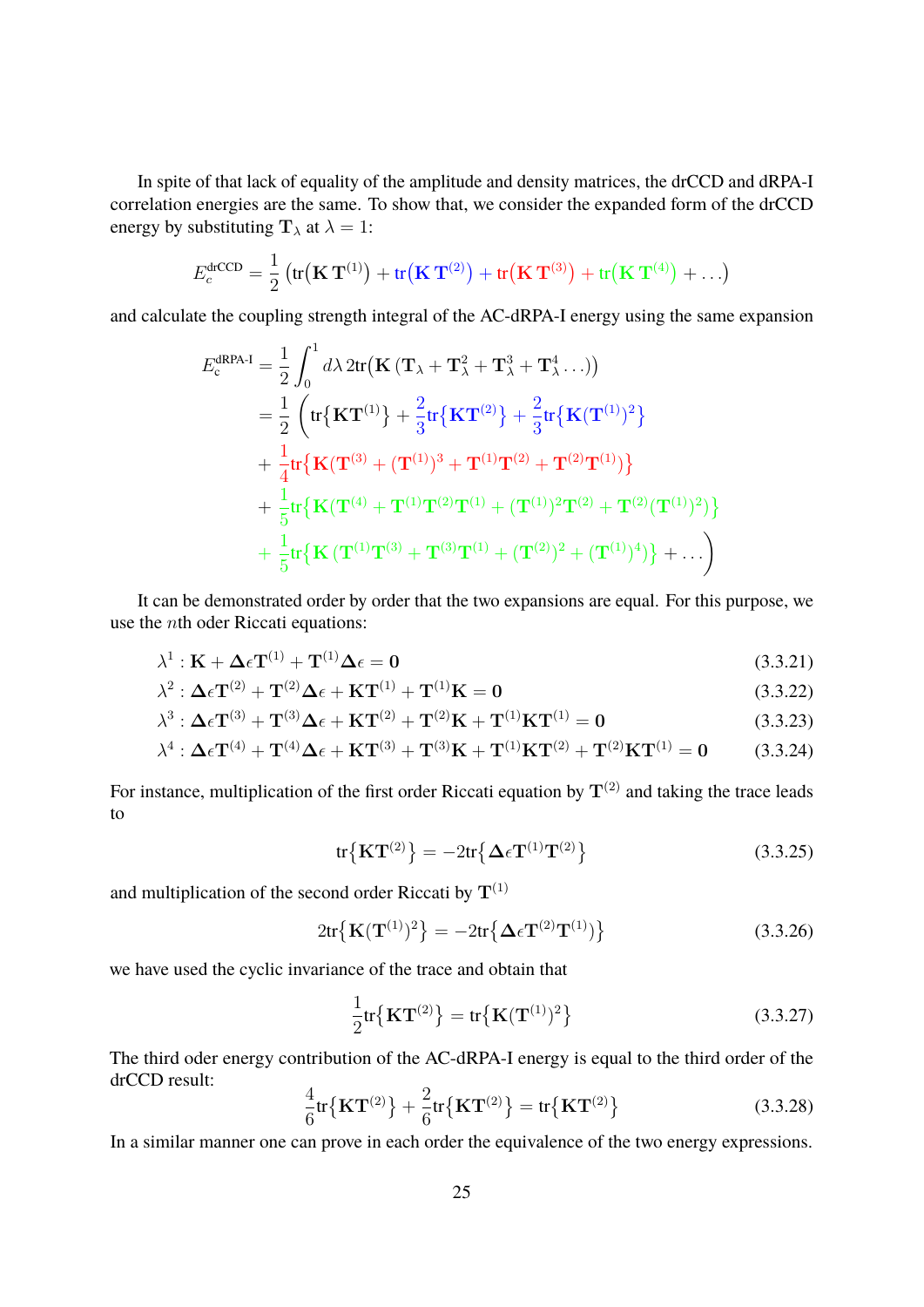### **3.4 Approximate RPA schemes with exchange**

As it has been stressed, the DFT definition of RPA is the neglect the exchange-correlation kernel. Exchange effects can be re-introduced at different levels: roughly speaking either in the density matrix (via the calculation of the response function) or in the amplitudes (via the Riccati equations). In the following a few examples, falling in one of these categories, will be discussed.

#### **SOSEX**

The *second order screened exchange* RPA method, introduced in this name by Kresse and Grüneis, is based on the drCCD amplitudes but uses antisymmetrized two-electron integrals in the correlation energy. This method has been first described by Freeman in a study of the correlation energy of the homogeneous electron gas. The signficant improvement with respect to the dRPA-I method is related to the fact that SOSEX correction effectively removes the self-correlation error for a one-electron system. The SOSEX method in the coupled cluster formulation is thus defined by the energy expression (in spinorbitals):

$$
E_c^{\text{SOSEX}} = \frac{1}{2} \text{tr} \{ \mathbf{B} \mathbf{T}^{\text{drCCD}} \}
$$
 (3.4.1)

**Exercice #**: Show that the first approximation of the amplitudes substituted in the SOSEX energy expression yields the MP2 result.

We note that SOSEX-like approximations can also be derived in response function based RPA formulations as well. Following the philosophy of SOSEX, first we have to calculate the response at the dRPA level and contract the correlation density matrix, obtained from analytical (or numerical) frequency integration, with antisymmetrized two-electron integrals. This "AC-SOSEX" variant, called in our previous works also as dRPA-IIa is the density-matrix analog of the SOSEX energy expression:

$$
E_c^{\text{dRPA-IIa}} = \frac{1}{2} \text{tr} \{ \mathbf{B} \overline{\mathbf{P}}_c^{\text{dRPA}} \}
$$
 (3.4.2)

It can be shown analytically by a perturbation analysis that these two SOSEX variants are not strictly equivalent, but our numerical experience shows that the differences are usually very small.

The main advantage of SOSEX is in the calculation of total correlation energies. For weakly bound intermolecular complexes (London dispersion forces) the difference between dRPA-I and SOSEX is very small.

#### **Hesselmann's RPAX2 method**

The dRPA Riccati equations

$$
\varepsilon \mathbf{T} + \mathbf{T}\varepsilon + (\mathbf{I} + \mathbf{T})\mathbf{K}(\mathbf{I} + \mathbf{T}) = \mathbf{0}
$$
 (3.4.3)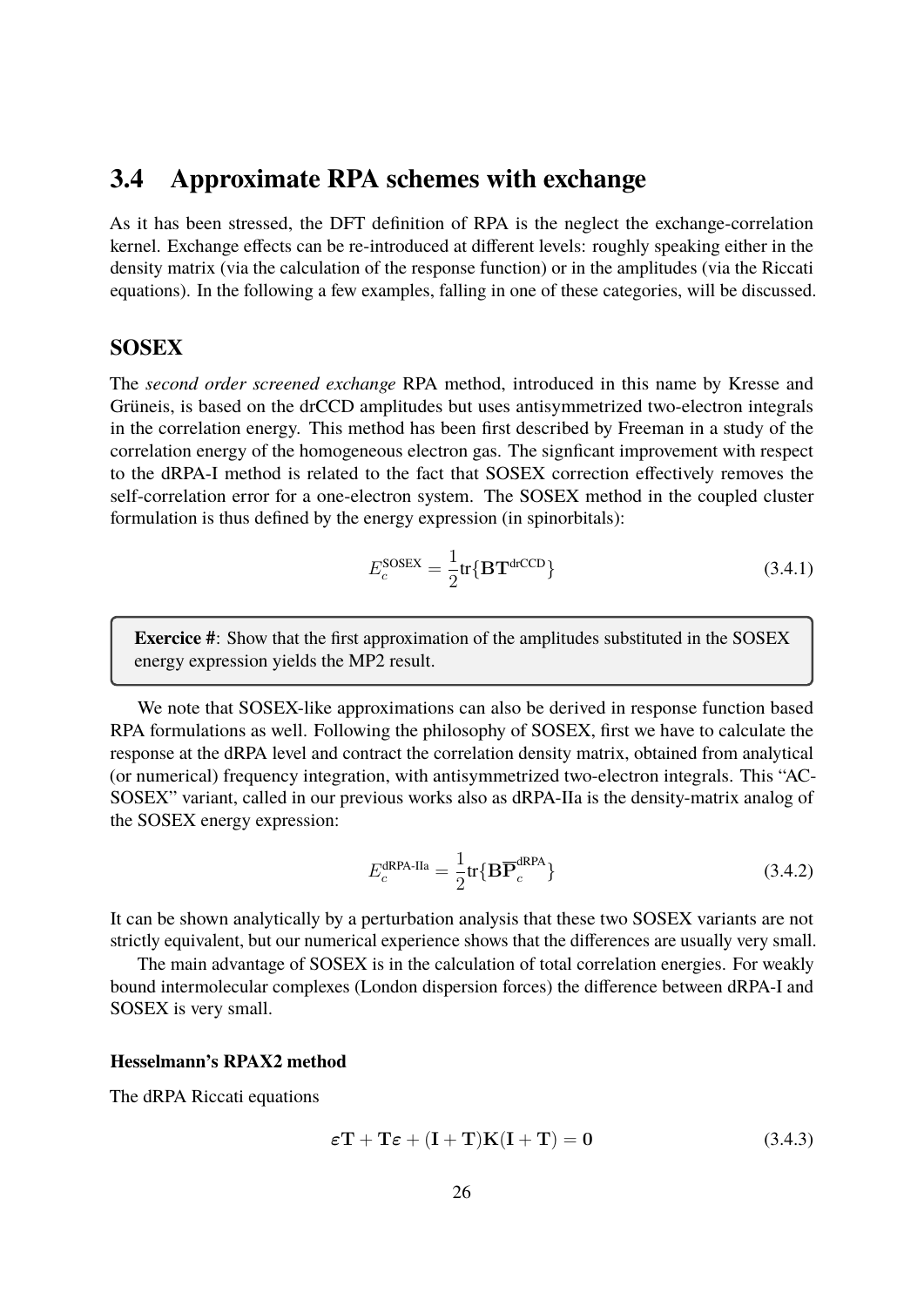can be quite efficiently solved by density fitting or Cholesky decomposition methods. The usual update formula is

$$
\mathbf{T}^{(n+1)} = -\Delta \circ (\mathbf{K} + \mathbf{K} \mathbf{T}^{(n)} + \mathbf{T}^{(n)} \mathbf{K} + \mathbf{T}^{(n)} \mathbf{K} \mathbf{T}^{(n)}
$$
(3.4.4)

with  $\Delta_{ia,jb} = 1/(\varepsilon_a - \varepsilon_i + \varepsilon_b - \varepsilon_j)$  and  $\circ$  means an entrywise matrix product. By taking the decomposition of the two-electron integrals and of the energy denominator

$$
\mathbf{K} = \mathbf{L}\mathbf{L}^T \qquad \qquad \mathbf{\Delta} = \sum_{\zeta} \mathbf{e}_{\zeta} \mathbf{e}_{\zeta}^T \qquad (3.4.5)
$$

the update

$$
\mathbf{T}^{(n+1)} = -\sum_{\zeta} \mathbf{e}_{\zeta} \cdot (\mathbf{L} + \mathbf{T}^{(n)} \mathbf{L}) (\mathbf{L} + \mathbf{T}^{(n)} \mathbf{L})^T \cdot \mathbf{e}_{\zeta}^T = -\sum_{\zeta} \mathbf{e}_{\zeta} \cdot \mathbf{U} \mathbf{U}^T \cdot \mathbf{e}_{\zeta}^T
$$
(3.4.6)

Since U has smaller dimensions as the occ/virt products, the resulting algorithm is considerably lighter.

The rCCD Riccati equation cannot be simplified the above manner, because we have both B and  $A'$  matrices, but the favorable mathematical form can be recovered if one replaces  $A'$  by B. Interestingly, it turned out by the diagrammating analysis of this method the RPAX behaves better (the various diagrams have the good prefactor) in cases where RPAx fails. Hesselmann justified also the usage of B also by the fact that for 2-electron systems the exact-exchange EXX (OEP) Kohn-Sham gives identical formula.

#### **Other rCCD-based approximations**

Szabo and Ostlund proposed alternative rCCD-based energy expressions as possible approximations to self-consistent RPA schemes. One of these approximations (RPAx-SO1) seems to be the only one, which is able to produce a correct asymptotic behavior of vdW complexes in the sense that RPA calculations of the intermolecular interaction energies lead to a  $C_6$  coefficient which is equal to the  $C_6$  calculated from the response equations at the same level (Casimir-Polder consistency).

$$
E_{c, \text{RPAx-SO1}} = \frac{1}{2} \text{tr} \left\{ ^1 \mathbf{B} \, \left( ^1 \mathbf{T}^{\text{RPAx}} - ^3 \mathbf{T}^{\text{RPAx}} \right) \right\}. \tag{3.4.7}
$$

This formula combines the singlet and triplet amplitudes and has the drawback that it is more susceptible to fail due to the triplet instabilities.

The another formula, having a structure reminiscent to the RPAx-I AC expression, is not affected by the triplet instability, but the asymptotic behavior of the van der Waals interaction energy is only approximately Casimir-Polder consistent:

$$
E_{c,\text{RPAx-SO2}} = \frac{1}{2} \text{tr} \left\{ ^1\mathbf{K} \, ^1\mathbf{T}^{\text{RPAx}} \right\}. \tag{3.4.8}
$$

According to our numerical experience the SO1 and SO2 methods produce very good results in a range-separated context.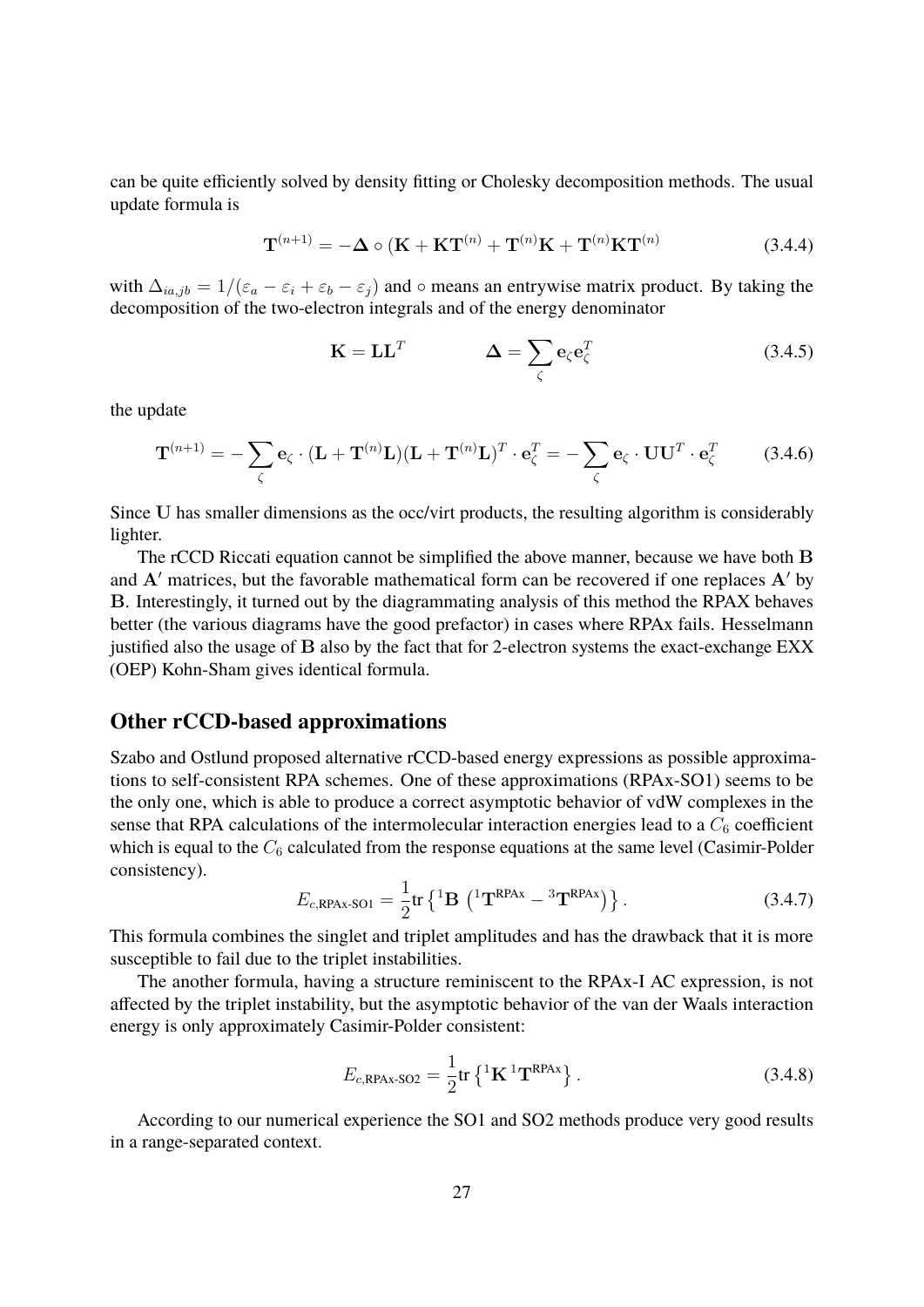# **Bibliography**

- [1] A. Hesselmann (Springer, Berlin, Heidelberg, 2014).
- [2] X. Ren, P. Rinke, C. Joas, and M. Scheffler, J. Mater. Sci. **47**, 7447 (2012).
- [3] A. Hesselmann, Phys. Rev. A **85**, 012517 (2012).
- [4] J. Paier, X. Ren, P. Rinke, G. E. Scuseria, A. Grüneis, G. Kresse, and M. Scheffler, New J. Phys. **14**, 043002 (2012).
- [5] H. Eshuis, J. E. Bates, and F. Furche, Theoret. Chem. Acc. **131**, 1 (2012).
- [6] A. Hesselmann and A. Görling, Mol. Phys. **109**, 2473 (2011).
- [7] D. Bohm and D. Pines, Phys. Rev. B **82**, 625 (1951).
- [8] D. Pines and D. Bohm, Phys. Rev. B **85**, 338 (1952).
- [9] D. Bohm and D. Pines, Phys. Rev. B **92**, 609 (1953).
- [10] P. Ring and P. Schuck, *The nuclear many-body problem* (Springer, New York, 1980).
- [11] A. D. McLachlan and M. A. Ball, Rev. Mod. Phys. **36**, 844 (1964).
- [12] A. Szabo and N. Ostlund, J. Chem. Phys. **67**, 4351 (1977).
- [13] J. Oddershede, Adv. Quantum Chem. **11**, 275 (1978).
- [14] D. C. Langreth and J. C. Perdew, Solid State Commun. **17**, 1425 (1975).
- [15] J. Harris and R. O. Jones, J. Phys. F : Metal Phys. **4**, 1170 (1974).
- [16] F. Furche, Phys. Rev. B **64**, 195120 (2001).
- [17] M. Fuchs and X. Gonze, Phys. Rev. B **65**, 235109 (2002).
- [18] T. Miyake, F. Aryasetiawan, T. Kotani, M. van Schilfgaarde, M. Usuda, and K. Terakura, Phys. Rev. B **66**, 245103 (2002).
- [19] F. Aryasetiawan, T. Miyake, and K. Terakura, Phys. Rev. Lett. **88**, 166401 (2002).
- [20] J. Harl and G. Kresse, Phys. Rev. Lett. **103**, 056401 (2009).
- [21] H.-V. Nguyen and S. de Gironcoli, Phys. Rev. B **79**, 205114 (2009).
- [22] F. Furche, J. Chem. Phys. **129**, 114105 (2008).
- [23] X. Ren, P. Rinke, and M. Scheffler, Phys. Rev. B **80**, 045402 (2009).
- [24] H. Eshuis, J. Yarkony, and F. Furche, J. Chem. Phys. **132**, 234114 (2010).